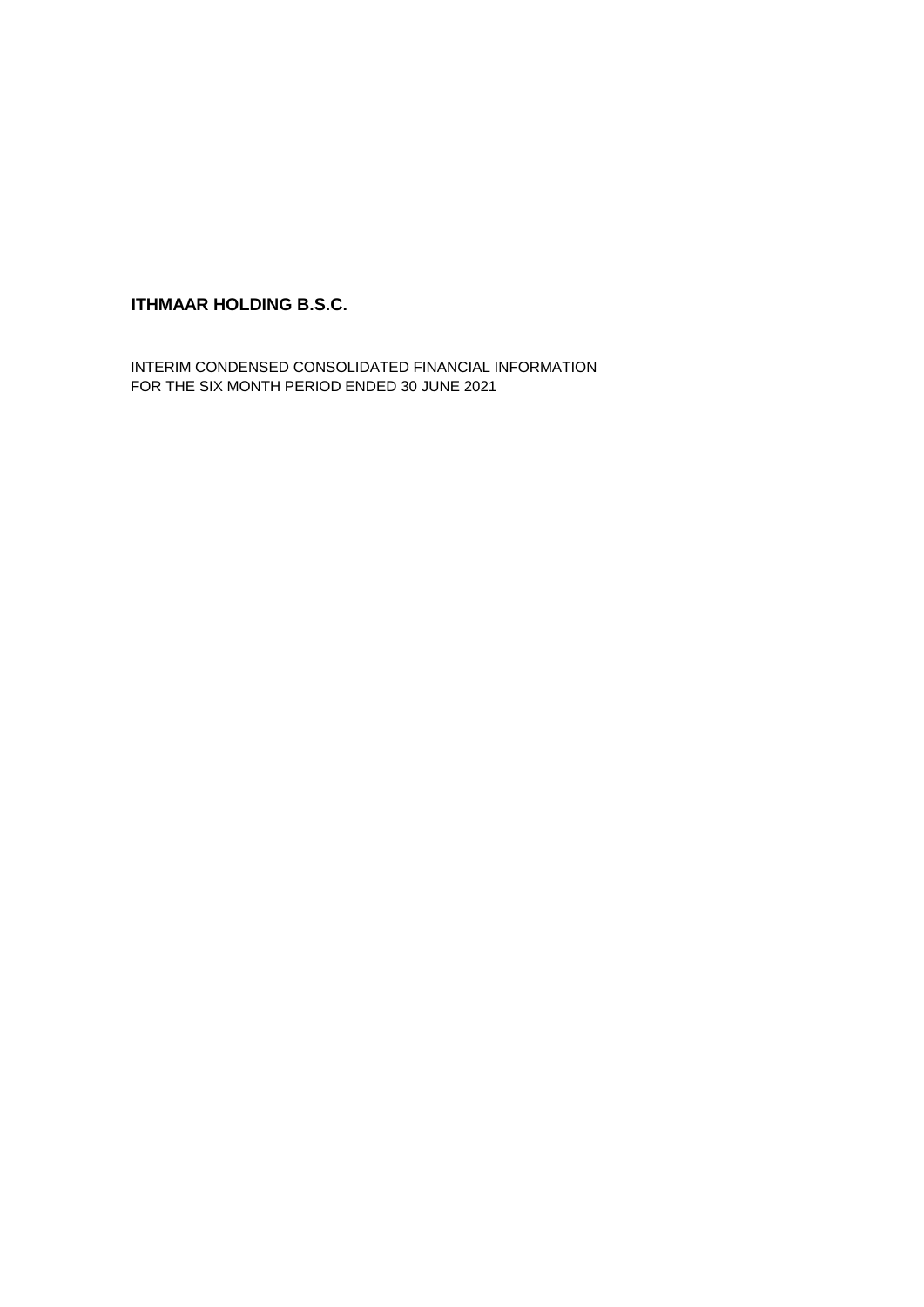### ITHMAAR HOLDING B.S.C. INTERIM CONDENSED CONSOLIDATED FINANCIAL INFORMATION FOR THE SIX MONTH PERIOD ENDED 30 JUNE 2021

| <b>Contents</b>                                                                          | <b>Pages</b> |
|------------------------------------------------------------------------------------------|--------------|
| Independent auditor's review report                                                      | 3            |
| Interim condensed consolidated statement of financial position                           | 4            |
| Interim condensed consolidated income statement                                          | 5            |
| Interim condensed consolidated statement of changes in owners' equity                    | $6 - 7$      |
| Interim condensed consolidated statement of cash flows                                   | 8            |
| Interim condensed consolidated statement of changes in restricted<br>investment accounts | $9 - 10$     |
| Notes to the interim condensed consolidated financial information                        | 11 - 31      |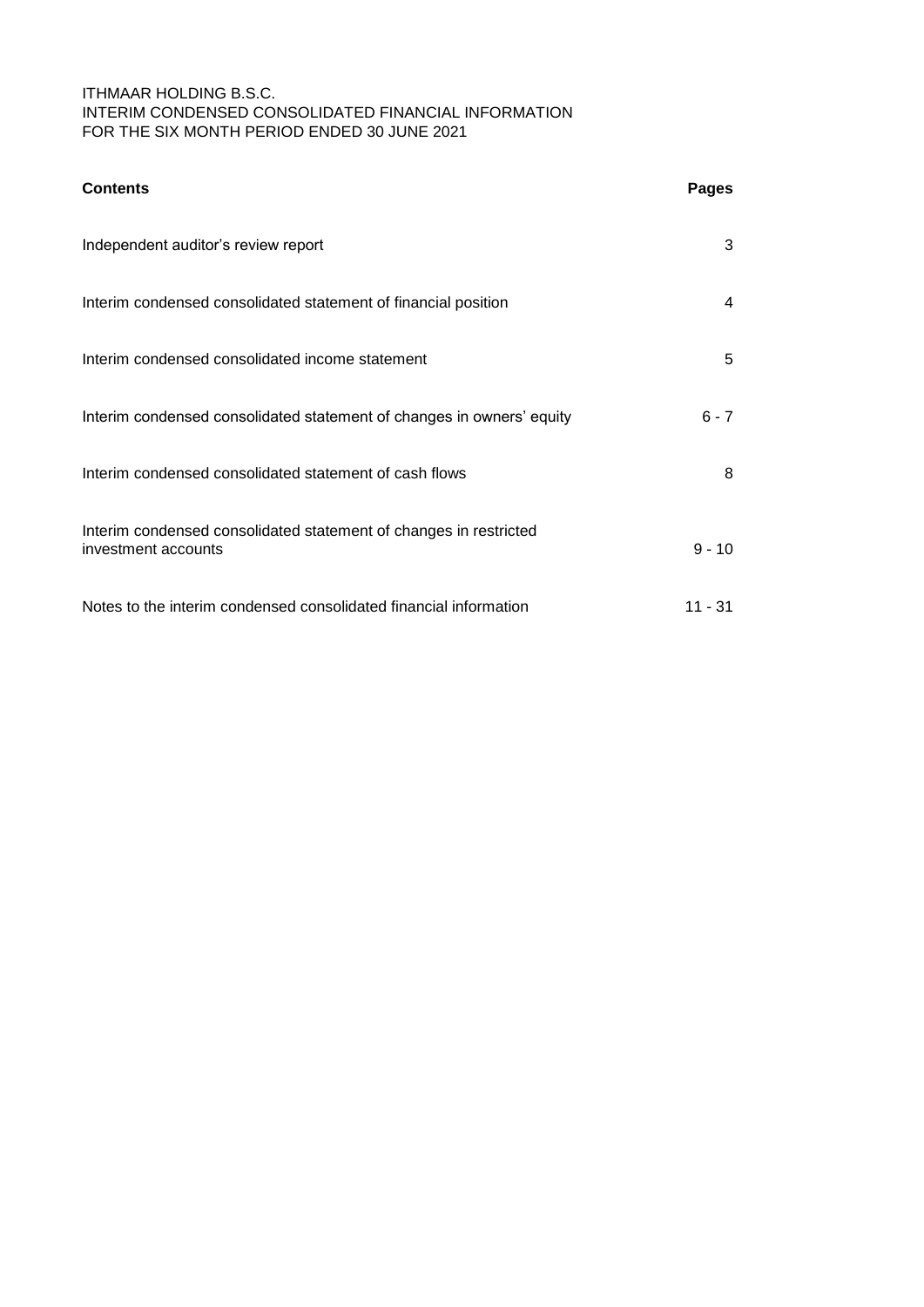

# *Review report on the interim condensed consolidated financial information to the Board of Directors of Ithmaar Holding B.S.C.*

### *Introduction*

We have reviewed the accompanying interim condensed consolidated statement of financial position of Ithmaar Holding B.S.C. ("Ithmaar") and its subsidiaries (the "Group") as at 30 June 2021 and the related interim condensed consolidated income statement for the three and six month periods then ended, and the related interim condensed consolidated statements of changes in owners' equity, cash flows and changes in restricted investment accounts for the six month period then ended and explanatory notes (on pages 4 to 31). The directors are responsible for the preparation and presentation of this interim condensed consolidated financial information in accordance with the basis of preparation stated in note 2 to this interim condensed consolidated financial information. Our responsibility is to express a conclusion on this interim condensed consolidated financial information based on our review.

### *Scope of Review*

We conducted our review in accordance with International Standard on Review Engagements 2410, "Review of Interim Financial Information Performed by the Independent Auditor of the Entity". A review of interim financial information consists of making inquiries, primarily of persons responsible for financial and accounting matters, and applying analytical and other review procedures. A review is substantially less in scope than an audit conducted in accordance with International Standards on Auditing and consequently does not enable us to obtain assurance that we would become aware of all significant matters that might be identified in an audit. Accordingly, we do not express an audit opinion.

### *Conclusion*

Based on our review, nothing has come to our attention that causes us to believe that the accompanying interim condensed consolidated financial information (on pages 4 to 31) is not prepared, in all material respects, in accordance with the basis of preparation stated in note 2 to this interim condensed consolidated financial information.

### *Other matter*

As per the communication to public shareholding companies and locally incorporated banks by the Central Bank of Bahrain dated 30 March 2020 on the preparation and publication of interim financial information, the Group opted for the exemption of not preparing and publishing the interim condensed consolidated financial information for the three month period ended 31 March 2020. The comparative information in the interim condensed consolidated statement of financial position is based on the audited consolidated financial statements as at 31 December 2020. The comparative information in the interim condensed consolidated income statement and the related interim condensed consolidated statements of changes in owners' equity, cash flows, changes in restricted investment accounts and related explanatory notes for the six month period ended 30 June 2020 is based on the reviewed interim condensed consolidated financial information for the six month period ended 30 June 2020, but the interim condensed consolidated income statement for the six month period ended 30 June 2020 did not separately include the relevant information for the three month period then ended. Accordingly, the comparative information for the interim condensed consolidated income statement for the three month period ended 30 June 2020 has not been audited or reviewed.

recuratedromse

PricewaterhouseCoopers M.E Limited Partner's registration no. 196 Manama, Kingdom of Bahrain 12 August 2021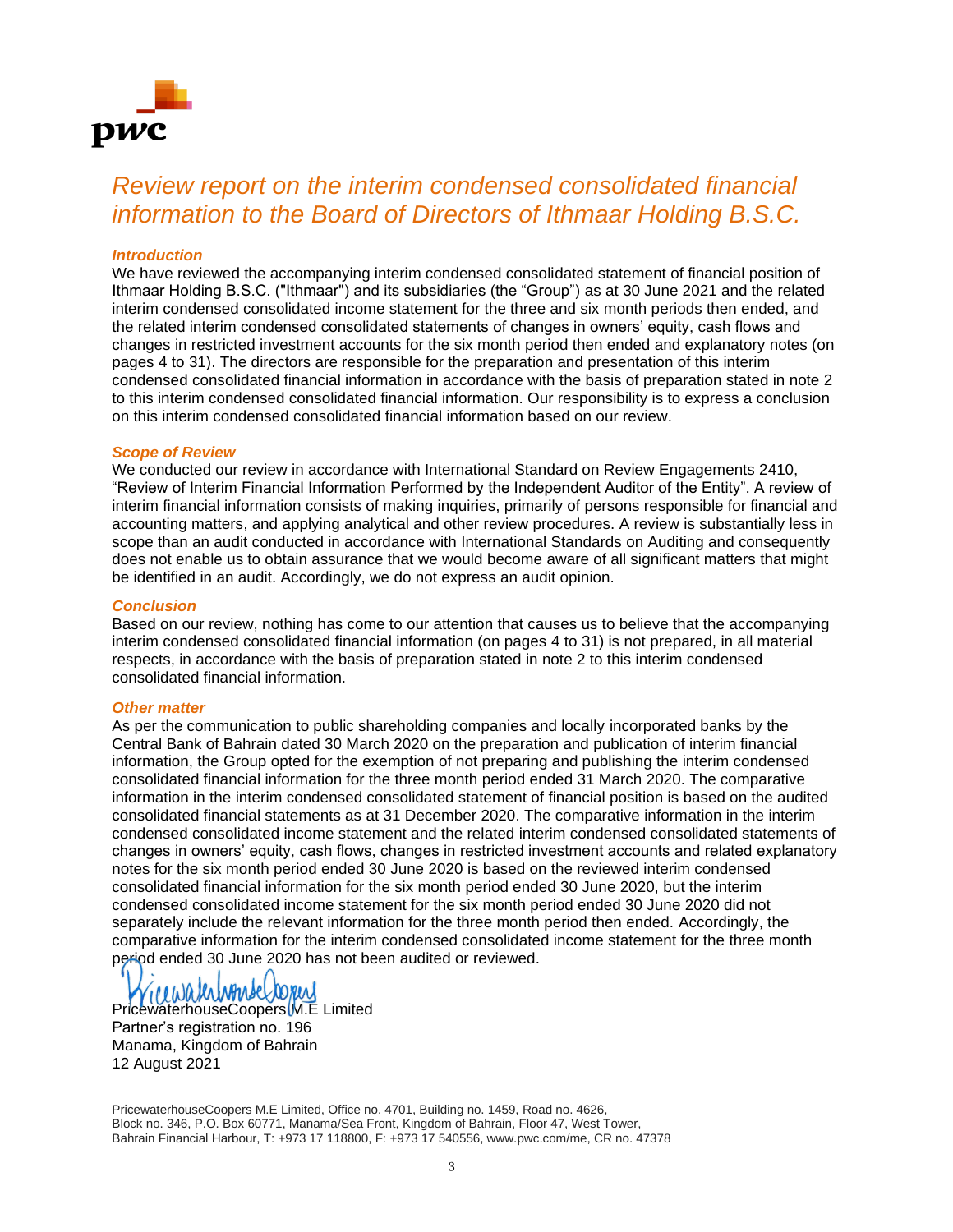### **Ithmaar Holding B.S.C.**

### **Interim condensed consolidated statement of financial position**

(Expressed in thousands of United States Dollars unless otherwise stated)

|                                                                                                                        | <b>Note</b>    | At 30 June 2021                                | At 31 December 2020                            |
|------------------------------------------------------------------------------------------------------------------------|----------------|------------------------------------------------|------------------------------------------------|
|                                                                                                                        |                | (Reviewed)                                     | (Audited)                                      |
| <b>ASSETS</b>                                                                                                          |                |                                                |                                                |
| Cash and balances with banks and central banks                                                                         | 3              | 579,181                                        | 650,798                                        |
| Commodity and other placements with banks,                                                                             |                |                                                |                                                |
| financial and other institutions                                                                                       | 4              | 450,725                                        | 280,100                                        |
| Murabaha and other financings                                                                                          | 5              | 2,310,261                                      | 2,405,755                                      |
| Musharaka financing                                                                                                    | 6              | 1,217,222                                      | 929,496                                        |
| Sukuk and investment securities                                                                                        | 7              | 2,490,176                                      | 2,157,179                                      |
| Investment in associates                                                                                               | 8              | 634,435                                        | 623,161                                        |
| Assets acquired for leasing                                                                                            |                | 401,378                                        | 385,534                                        |
| Insurance and related receivables                                                                                      |                | 111,514                                        | 101,107                                        |
| Other assets                                                                                                           | 9              | 199,297                                        | 151,459                                        |
| Investment in real estate                                                                                              |                | 242,471                                        | 256,304                                        |
| Development properties                                                                                                 |                | 250,299                                        | 272,018                                        |
| <b>Fixed assets</b>                                                                                                    | $\overline{2}$ | 170,398                                        | 81,307                                         |
| Intangible assets                                                                                                      |                | 82,927                                         | 89,447                                         |
| <b>Total assets</b>                                                                                                    |                | 9,140,284                                      | 8,383,665                                      |
| Customers' current accounts<br>Due to banks, financial and other institutions<br>Due to investors<br>Other liabilities | $\overline{2}$ | 1,986,756<br>1,294,561<br>1,384,772<br>505,986 | 1,753,006<br>1,114,914<br>1,364,020<br>372,785 |
| Insurance related reserves                                                                                             |                | 131,207                                        | 123,167                                        |
| <b>Total liabilities</b>                                                                                               |                | 5,303,282                                      | 4,727,892                                      |
| Equity of unrestricted investment accountholders                                                                       | 11             | 3,514,488                                      | 3,363,636                                      |
| Non-controlling interests                                                                                              |                | 283,890                                        | 277,375                                        |
| Total liabilities, equity of unrestricted<br>investment accountholders and<br>non-controlling interest                 |                | 9,101,660                                      | 8,368,903                                      |
| Share capital                                                                                                          | 12             | 757,690                                        | 757,690                                        |
| Treasury shares                                                                                                        | 12             | (30, 149)                                      | (30, 149)                                      |
| Reserves                                                                                                               |                | 140,093                                        | 121,018                                        |
| <b>Accumulated losses</b>                                                                                              |                | (829,010)                                      | (833, 797)                                     |
| Total owners' equity                                                                                                   |                | 38,624                                         | 14,762                                         |
| Total liabilities, equity of unrestricted investment<br>accountholders, non-controlling interest and owners'<br>equity |                | 9,140,284                                      | 8,383,665                                      |

This interim condensed consolidated financial information was approved by the Board of Directors on 12 August 2021 and signed on its behalf by:

 $\overline{\phant{ii}}$ 

HRH Prince Amr Mohamed Al Faisal Chairman

 $\frac{1}{2}$ ــــــــــــــــــــــــــــــــــــــــــــــــــــــ

Elham Hasan Director

ـــــــــــــــــــــــــــــــــــــــــــــــــــــــــــــــ

Ahmed Abdul Rahim CEO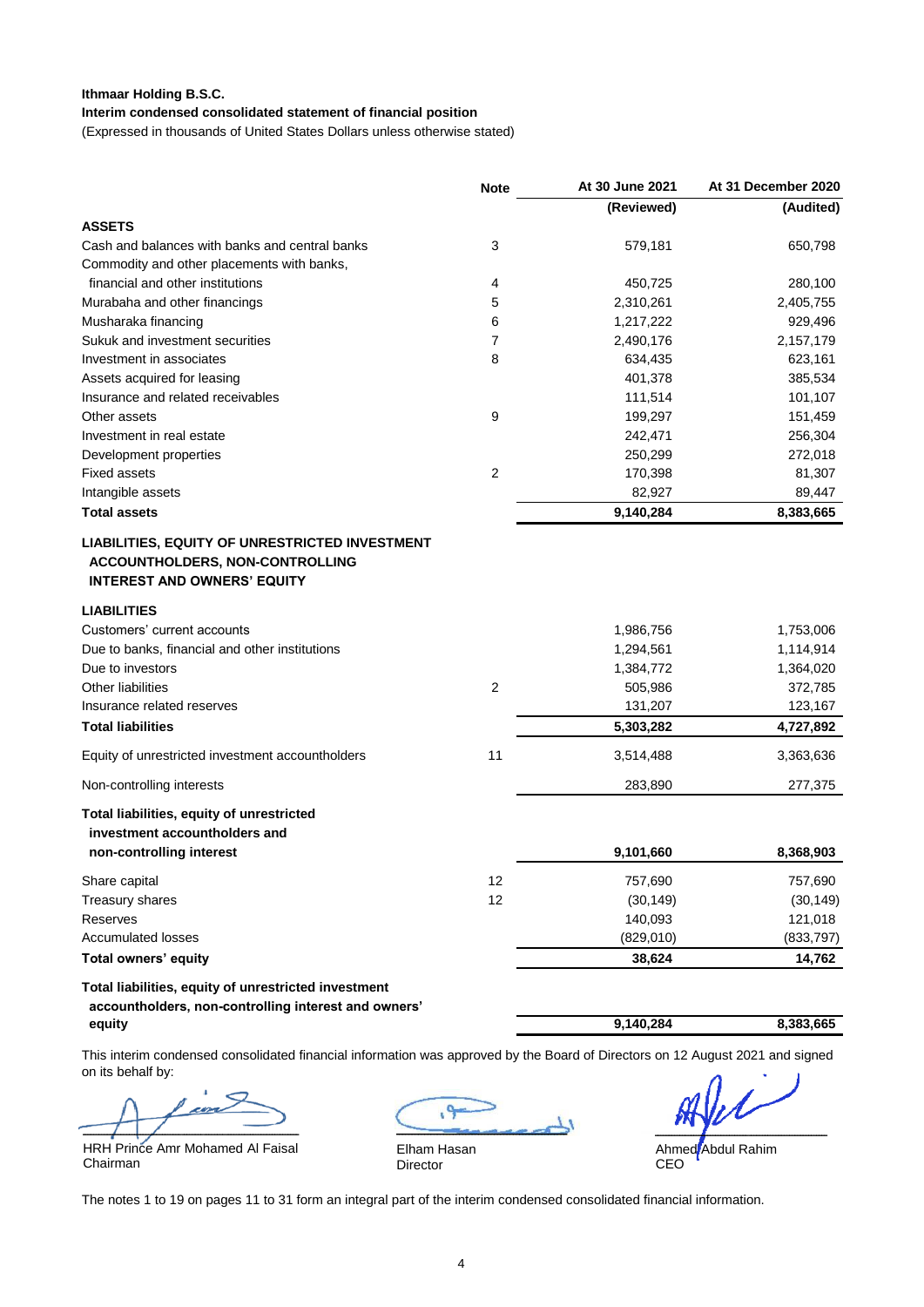### **Interim condensed consolidated income statement Ithmaar Holding B.S.C.**

(Expressed in thousands of United States Dollars unless otherwise stated)

|                                                                                         |             | Six months ended         |                                         | Three months ended         |                           |  |
|-----------------------------------------------------------------------------------------|-------------|--------------------------|-----------------------------------------|----------------------------|---------------------------|--|
|                                                                                         | <b>Note</b> | 30 June 2021             | 30 June 2020                            |                            | 30 June 2021 30 June 2020 |  |
|                                                                                         |             | (Reviewed)               | (Reviewed)                              |                            | (Reviewed) (Not reviewed) |  |
| <b>INCOME</b><br>Income from assets financed by unrestricted<br>investment accounts     |             | 137,925                  | 118,400                                 | 74,026                     | 50,296                    |  |
| Less: return to unrestricted investment<br>accountholders and impairment provisions     |             | (78, 518)                | (68, 231)                               | (38, 624)                  | (28, 206)                 |  |
| Group's share of income from unrestricted<br>investment accounts as a Mudarib           |             | 59,407                   | 50,169                                  | 35,402                     | 22,090                    |  |
| Income from murabaha and other financings                                               |             | 37,701                   | 74,117                                  | 18,660                     | 32,269                    |  |
| Share of results after tax from associates                                              |             | 17,029                   | 15,048                                  | 8,622                      | 11,147                    |  |
| Income from investments                                                                 |             | 58,763                   | 79,642                                  | 30,855                     | 36,822                    |  |
| Other income                                                                            | 13          | 50,711                   | 54,454                                  | 18,123                     | 32,535                    |  |
| <b>Total income</b>                                                                     |             | 223,611                  | 273,430                                 | 111,662                    | 134,863                   |  |
| Less: profit paid to banks, financial and<br>other institutions - net                   |             | (79, 196)                | (112,962)                               | (38, 971)                  | (50,059)                  |  |
| <b>Operating income</b>                                                                 |             | 144,415                  | 160,468                                 | 72,691                     | 84,804                    |  |
| <b>EXPENSES</b><br>Administrative and general expenses<br>Depreciation and amortization |             | (103, 985)<br>(17, 684)  | (93, 492)<br>(16, 263)                  | (56, 747)<br>(8,892)       | (45, 274)<br>(8, 156)     |  |
| <b>Total expenses</b>                                                                   |             | (121, 669)               | (109,755)                               | (65, 639)                  | (53, 430)                 |  |
| Net income before provision for<br>impairment and overseas taxation                     |             | 22,746                   | 50,713                                  | 7,052                      | 31,374                    |  |
| Reversal of/(provision for) impairment - net                                            | 10          | 7,918                    | (28,051)                                | 689                        | 211                       |  |
| Net income before overseas taxation                                                     |             | 30,664                   | 22,662                                  | 7,741                      | 31,585                    |  |
| Overseas taxation                                                                       |             | (17, 703)                | (15,259)                                | (8,632)                    | (6,002)                   |  |
| NET INCOME/(LOSS) FOR THE PERIOD<br>Attributable to:                                    |             | 12,961                   | 7,403                                   | (891)                      | 25,583                    |  |
| Equity holders of Ithmaar<br>Non-controlling interest                                   |             | 4,006<br>8,955<br>12,961 | (1,289)<br>8,692<br>7,403               | (4, 855)<br>3,964<br>(891) | 21,295<br>4,288<br>25,583 |  |
| Basic and diluted earnings/(losses) per share                                           | 14          |                          | US Cts 0.14 US Cts (0.04) US Cts (0.17) |                            | <b>US Cts 0.73</b>        |  |
|                                                                                         |             |                          |                                         |                            |                           |  |

This interim condensed consolidated financial information was approved by the Board of Directors on 12 August 2021 and signed on its behalf by:

 $\overline{\phant{ii}}$ 

HRH Prince Amr Mohamed Al Faisal Chairman

ــــــــــــــــــــــــــــــــــــــــــــــــــــــ

ـــــــــــــــــــــــــــــــــــــــــــــــــــــــــــــــ Ahmed Abdul Rahim

Elham Hasan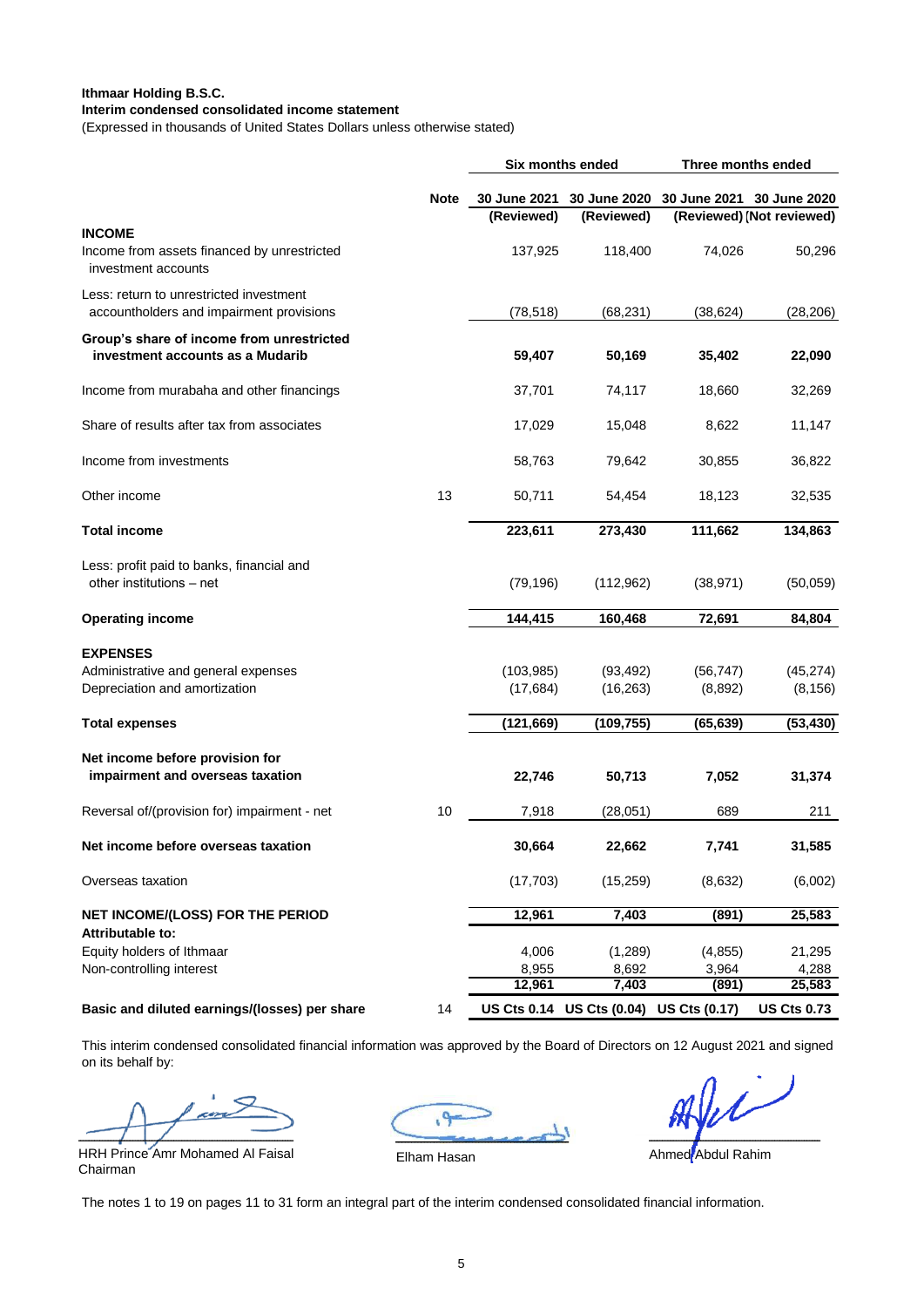### **Ithmaar Holding B.S.C.**

**Interim condensed consolidated statement of changes in owners' equity for the six month period ended 30 June 2021** (Expressed in thousands of United States Dollars unless otherwise stated)

|                                                                                 |                  |                    | <b>Reserves</b>  |                             |                    |                                             |                          |                                                    |                                    |                   |                          |                                            |
|---------------------------------------------------------------------------------|------------------|--------------------|------------------|-----------------------------|--------------------|---------------------------------------------|--------------------------|----------------------------------------------------|------------------------------------|-------------------|--------------------------|--------------------------------------------|
|                                                                                 | Share<br>capital | Treasury<br>shares | Share<br>premium | <b>Statutory</b><br>reserve | General<br>reserve | <b>Investments</b><br>fair value<br>reserve | Hedging<br>reserve       | Investment in<br>real estate fair<br>value reserve | Foreign<br>currency<br>translation | Total<br>reserves | <b>losses</b>            | <b>Accumulated Total owners'</b><br>equity |
| At 1 January 2021 (Audited)                                                     | 757,690          | (30, 149)          | 149,085          | 38,485                      | 50,727             | (4,216)                                     | (7, 324)                 | 4,491                                              | (110, 230)                         | 121,018           | (833,797)                | 14,762                                     |
| Net income for the period<br>Increase in shareholding of<br>subsidiary (note 1) |                  |                    |                  |                             |                    |                                             |                          |                                                    |                                    |                   | 4,006<br>781             | 4,006<br>781                               |
| Movement in fair value of sukuk<br>and investment securities (note 7)           |                  |                    |                  |                             |                    | 7,532                                       |                          |                                                    | $\overline{\phantom{a}}$           | 7,532             |                          | 7,532                                      |
| Movement in hedging reserve                                                     |                  |                    |                  |                             |                    | $\overline{\phantom{a}}$                    | 1,958                    | $\overline{\phantom{a}}$                           | $\overline{\phantom{a}}$           | 1,958             | ۰                        | 1,958                                      |
| Movement in fair value reserve<br>of associates                                 |                  |                    |                  |                             |                    | 8,725                                       |                          | $\blacksquare$                                     | $\overline{\phantom{a}}$           | 8,725             | $\overline{\phantom{a}}$ | 8,725                                      |
| Foreign currency translation<br>adjustments                                     |                  |                    |                  |                             |                    | 109                                         | $\overline{\phantom{a}}$ | 22                                                 | 729                                | 860               |                          | 860                                        |
| At 30 June 2021 (Reviewed)                                                      | 757,690          | (30, 149)          | 149,085          | 38,485                      | 50,727             | 12,150                                      | (5, 366)                 | 4,513                                              | (109, 501)                         | 140,093           | (829, 010)               | 38,624                                     |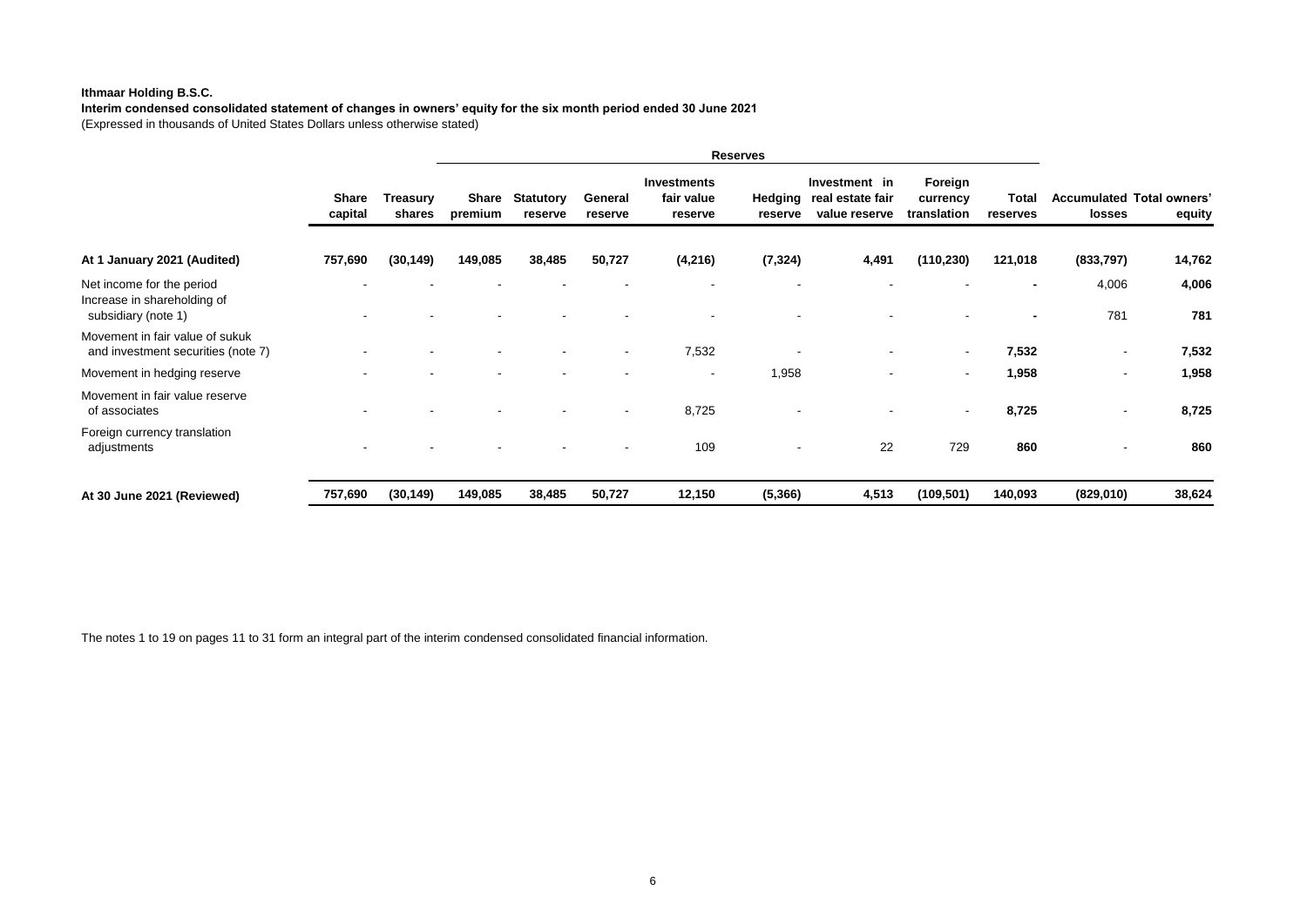### **Ithmaar Holding B.S.C.**

**Interim condensed consolidated statement of changes in owners' equity for the six month period ended 30 June 2020** (Expressed in thousands of United States Dollars unless otherwise stated)

|                                                                                 |                         |                    | <b>Reserves</b>         |                             |                          |                          |                                                                           |                                    |                   |                          |                                            |
|---------------------------------------------------------------------------------|-------------------------|--------------------|-------------------------|-----------------------------|--------------------------|--------------------------|---------------------------------------------------------------------------|------------------------------------|-------------------|--------------------------|--------------------------------------------|
|                                                                                 | <b>Share</b><br>capital | Treasurv<br>shares | <b>Share</b><br>premium | <b>Statutory</b><br>reserve | General<br>reserve       | reserve                  | Investments Investment in<br>fair value real estate fair<br>value reserve | Foreign<br>currency<br>translation | Total<br>reserves | losses                   | <b>Accumulated Total owners'</b><br>equity |
| At 1 January 2020 (Audited)<br>Adjustments resulting from<br>adoption of FAS 33 | 757,690                 | (30, 149)          | 149,085                 | 38,485<br>$\blacksquare$    | 50,727<br>$\blacksquare$ | (18, 485)<br>10,660      | 4,178                                                                     | (109, 692)                         | 114,298<br>10,660 | (746, 293)               | 95,546<br>10,660                           |
| At 1 January 2020 (Audited)                                                     | 757,690                 | (30, 149)          | 149,085                 | 38,485                      | 50,727                   | (7, 825)                 | 4,178                                                                     | (109, 692)                         | 124,958           | (746, 293)               | 106,206                                    |
| Net loss for the period                                                         |                         |                    |                         |                             |                          |                          |                                                                           |                                    | $\blacksquare$    | (1,289)                  | (1, 289)                                   |
| Modification loss (note 2)                                                      |                         |                    |                         | $\overline{\phantom{a}}$    |                          | $\overline{\phantom{a}}$ | $\overline{\phantom{a}}$                                                  | $\overline{\phantom{a}}$           | $\blacksquare$    | (51, 443)                | (51, 443)                                  |
| Increase in shareholding of subsidiary (note 1)                                 |                         |                    |                         |                             |                          |                          |                                                                           |                                    | $\blacksquare$    | 3,411                    | 3,411                                      |
| Movement in fair value of sukuk<br>and investment securities                    |                         |                    |                         |                             |                          | (2,269)                  |                                                                           |                                    | (2, 269)          | $\overline{\phantom{a}}$ | (2, 269)                                   |
| Movement in fair value reserve<br>of associates                                 |                         |                    |                         |                             | $\overline{\phantom{a}}$ | (28, 433)                |                                                                           |                                    | (28, 433)         | $\overline{\phantom{a}}$ | (28, 433)                                  |
| Foreign currency translation<br>adjustments                                     |                         |                    |                         |                             |                          | (549)                    | (1,976)                                                                   | (14, 856)                          | (17, 381)         | $\overline{\phantom{a}}$ | (17, 381)                                  |
| At 30 June 2020 (reviewed)                                                      | 757,690                 | (30, 149)          | 149,085                 | 38,485                      | 50,727                   | (39,076)                 | 2,202                                                                     | (124, 548)                         | 76,875            | (795, 614)               | 8,802                                      |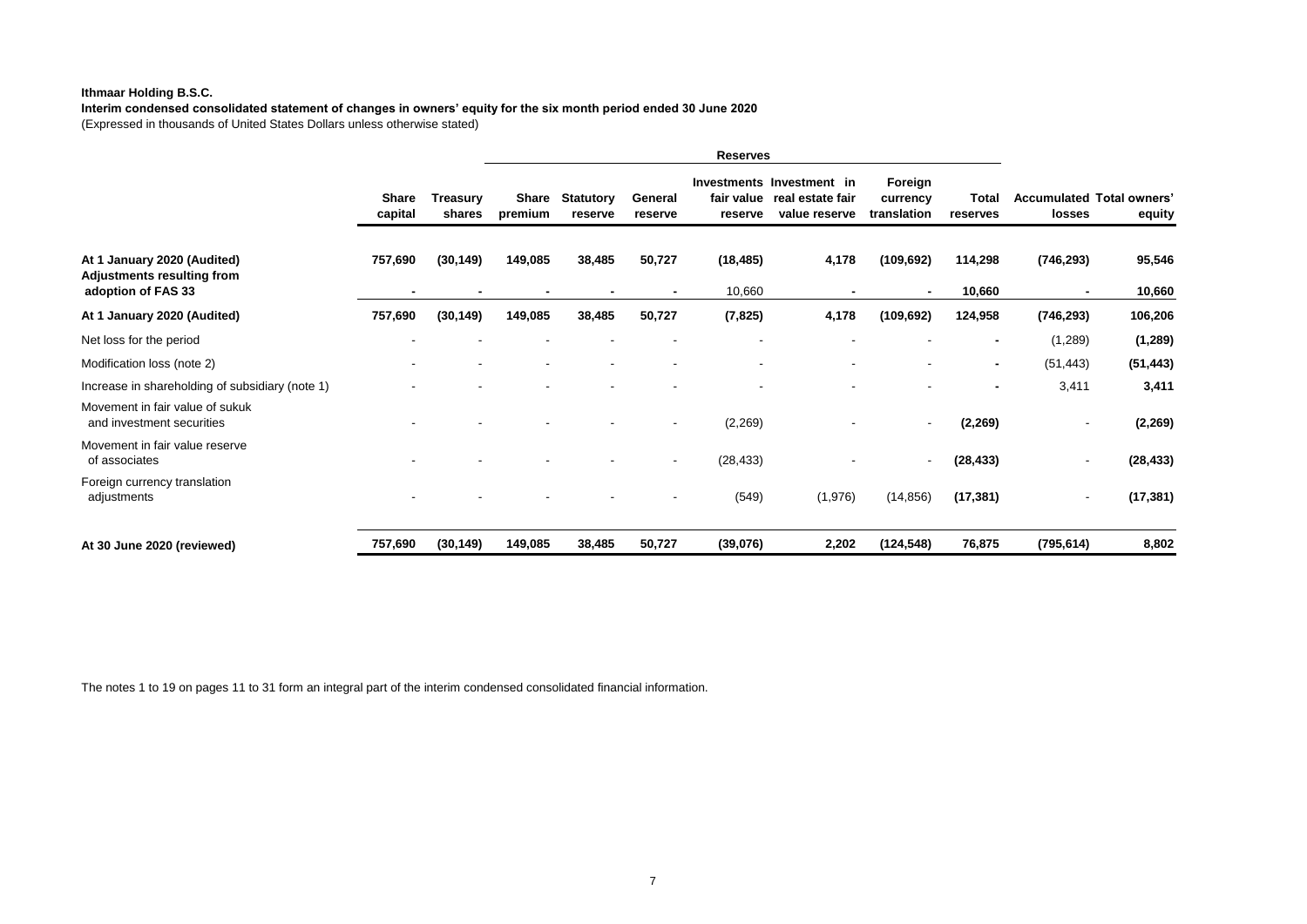#### **Ithmaar Holding B.S.C. Interim condensed consolidated statement of cash flows**

(Expressed in thousands of United States Dollars unless otherwise stated)

|                                                                    |              | Six months ended |              |
|--------------------------------------------------------------------|--------------|------------------|--------------|
|                                                                    | <b>Notes</b> | 30 June 2021     | 30 June 2020 |
| <b>OPERATING ACTIVITIES</b>                                        |              | (Reviewed)       | (Reviewed)   |
| Net income before overseas taxation                                |              | 30,664           | 22,662       |
| Adjustments for:                                                   |              |                  |              |
| Depreciation and amortization                                      |              | 17,684           | 16,263       |
| Share of results after tax from associates                         |              | (17, 029)        | (15,048)     |
| (Reversal of)/provision for impairment - net                       | 10           | (7,918)          | 28,051       |
| Income from investments                                            |              | (58, 763)        | (79, 642)    |
| Finance cost on net ijarah liability                               |              | 3,884            |              |
| (Gain)/Loss on sale of fixed assets                                |              | (1, 557)         | 36           |
| Operating loss before changes in operating                         |              |                  |              |
| assets and liabilities                                             |              | (33,035)         | (27, 678)    |
| Changes in operating assets and liabilities:                       |              |                  |              |
| Balances with banks maturing after ninety days including           |              |                  |              |
| central banks balances relating to minimum reserve<br>requirement  |              | 3,010            | 419,295      |
| Murabaha and other financings                                      |              | 119,301          | (235, 646)   |
| Musharaka financing                                                |              | (278, 592)       | (69, 577)    |
| Other assets                                                       |              | (23, 707)        | (20, 374)    |
| Customers' current accounts                                        |              | 221,555          | 144,890      |
|                                                                    |              | 176,556          |              |
| Due to banks, financial and other institutions<br>Due to investors |              | 3,342            | (57,082)     |
| Other liabilities                                                  |              |                  | (33, 754)    |
| Increase in equity of unrestricted investment                      |              | 56,808           | 4,613        |
| accountholders                                                     |              | 140,272          | 327,279      |
| Taxes paid                                                         |              | (15,904)         | (6,790)      |
| Net cash generated from operating activities                       |              | 369,606          | 445,176      |
| <b>INVESTING ACTIVITIES</b>                                        |              |                  |              |
| Net changes in:                                                    |              |                  |              |
| Investment in associates                                           |              | (205)            |              |
| Assets acquired for leasing                                        |              | (15, 844)        | 7,039        |
| Sukuk and investment securities                                    |              | (261, 832)       | (217, 192)   |
| <b>Fixed assets</b>                                                |              | (4,207)          | (6,313)      |
| Dividend received from associates                                  |              | 21,653           | 26,892       |
| Net cash used in investing activities                              |              | (260, 435)       | (189, 574)   |
| <b>FINANCING ACTIVITY</b>                                          |              |                  |              |
| Repayment of net lajrah liability                                  |              | (5, 385)         |              |
| Net cash used in financing activity                                |              | (5, 385)         |              |
| Foreign currency translation adjustments                           |              | (8,522)          | (44,902)     |
| Net increase in cash and cash equivalents                          |              | 95,264           | 210,700      |
| Cash and cash equivalents at the beginning of the period           |              | 754,107          | 850,497      |
| Cash and cash equivalents at the end of the period                 | 4            | 849,371          | 1,061,197    |
|                                                                    |              |                  |              |

#### **Non-cash items:**

1. Additions to the fixed assets in relation to the recognition of right of use of assets amounted to \$91.5 million.

2. Recognition of lease liabilities amounted to \$91.5 million recorded in other liabilities.

3. Classification of investment securities to investment in associates amounted to \$5.9 million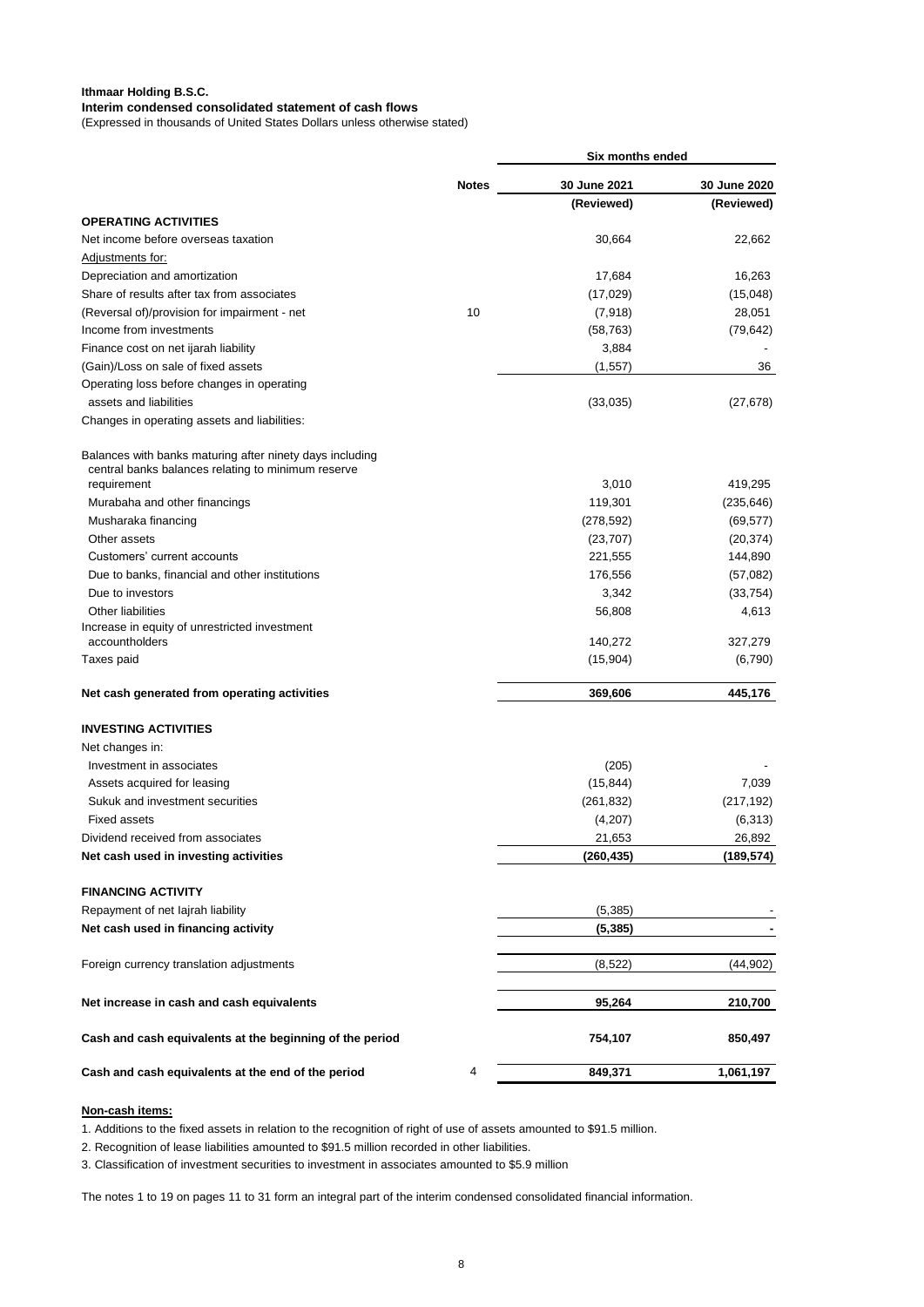### **Ithmaar Holding B.S.C.**

**Interim condensed consolidated statement of changes in restricted investment accounts** 

### **for the six month period ended 30 June 2021**

(Expressed in thousands of United States Dollars unless otherwise stated)

| At 1 January 2021 | movements                | At 30 June 2021  |  |  |  |  |
|-------------------|--------------------------|------------------|--|--|--|--|
| 6,250             | $\overline{\phantom{0}}$ | 6,250            |  |  |  |  |
| 12,748            | 2,056                    | 14.804           |  |  |  |  |
| 25.236            |                          | 25.236           |  |  |  |  |
| 44.234            | 2,056                    | 46,290           |  |  |  |  |
|                   |                          | Foreign exchange |  |  |  |  |

\* Income/(loss) will be recognised and distributed at the time of disposal of the underlying investments.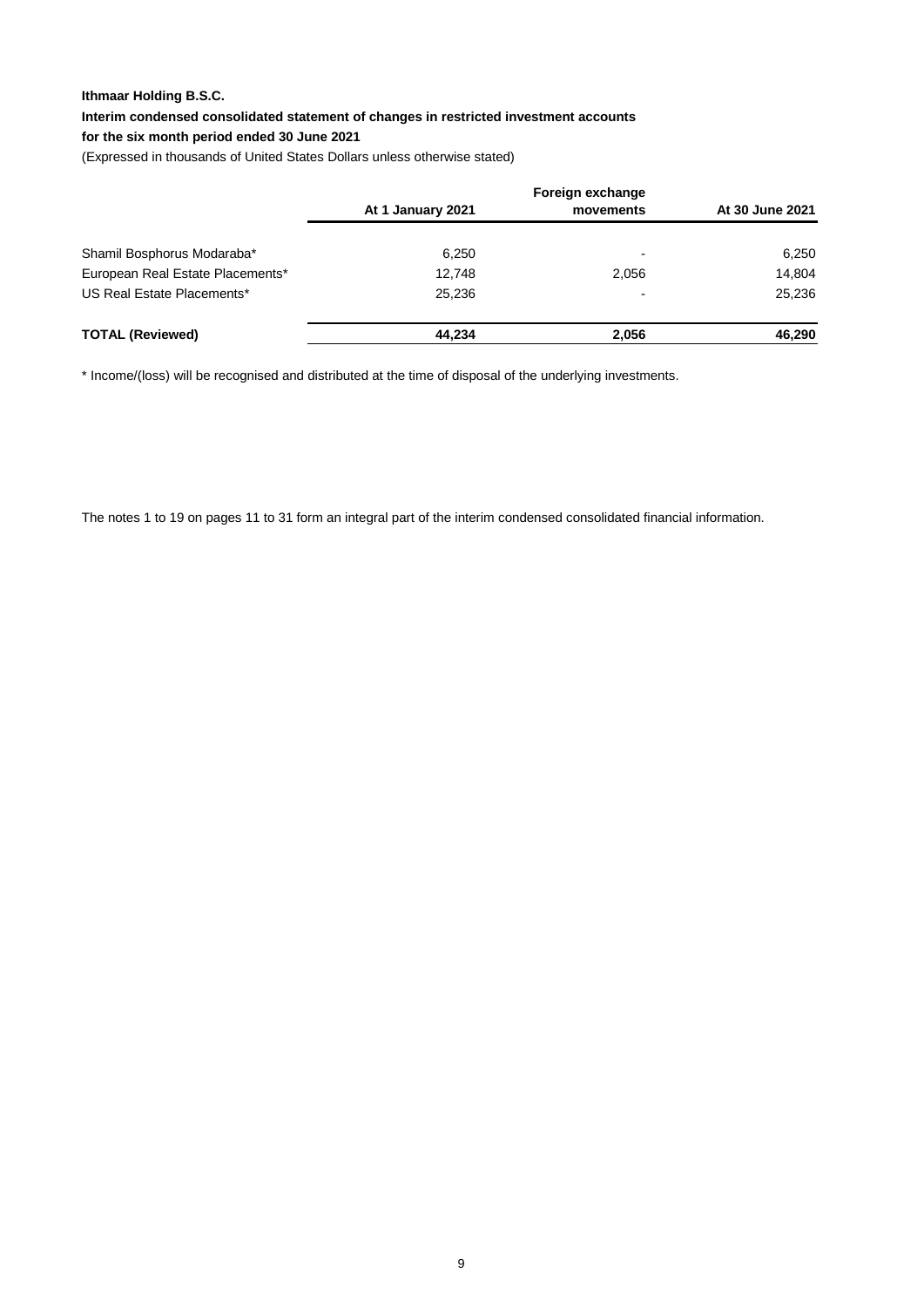### **Ithmaar Holding B.S.C.**

**Interim condensed consolidated statement of changes in restricted investment accounts** 

### **for the six month period ended 30 June 2020**

(Expressed in thousands of United States Dollars unless otherwise stated)

| At 1 January 2020 | movements                | At 30 June 2020  |  |  |  |
|-------------------|--------------------------|------------------|--|--|--|
| 6,250             | $\overline{\phantom{0}}$ | 6,250            |  |  |  |
| 14.146            | 1,206                    | 15,352           |  |  |  |
| 25.236            |                          | 25.236           |  |  |  |
| 45,632            | 1.206                    | 46,838           |  |  |  |
|                   |                          | Foreign exchange |  |  |  |

\* Income/(loss) will be recognised and distributed at the time of disposal of the underlying investments.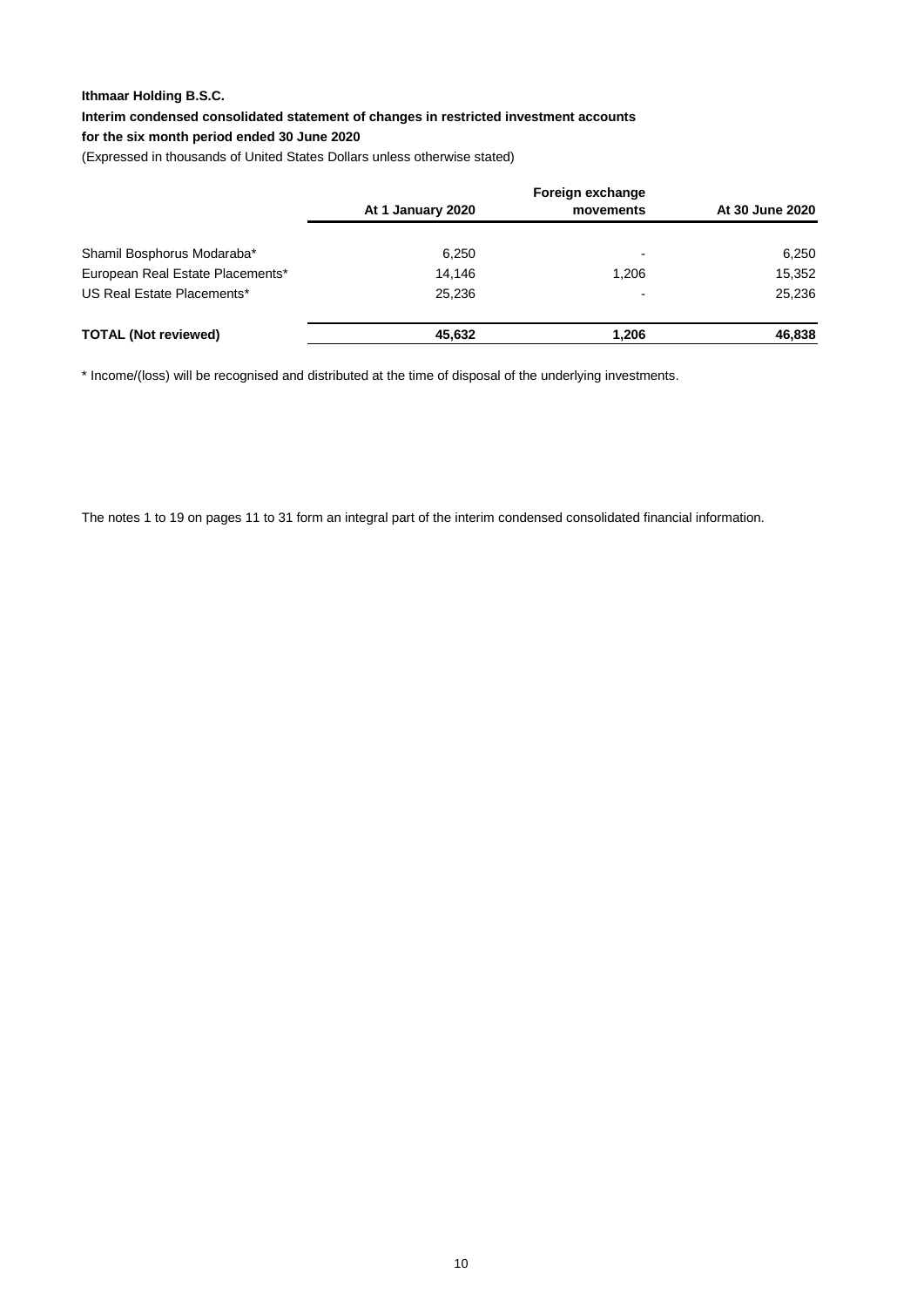#### **1 INCORPORATION AND ACTIVITIES**

Ithmaar Holding B.S.C. (formerly Ithmaar Bank B.S.C.) ("Ithmaar") was incorporated in the Kingdom of Bahrain on 13 August 1984 and was licensed as an investment bank regulated by the Central Bank of Bahrain (the "CBB").

Dar Al-Maal Al-Islami Trust ("DMIT"), a Trust incorporated in the commonwealth of Bahamas is the parent company of Ithmaar.

Islamic Investment Company of the Gulf (Bahamas) Limited (IICG), a company incorporated in the Commonwealth of Bahamas and owned 100% by DMIT, is an affiliate of Ithmaar.

The principal activities of Ithmaar and its subsidiaries (collectively the "Group") include a wide range of financial services, including retail, commercial, investment banking, private banking, takaful and real estate development.

Ithmaar's activities are regulated by the CBB and are subject to the supervision of Shari'a Supervisory Board.

Ithmaar's shares are listed on the Bahrain Bourse and Dubai Financial Market. During an Ordinary General Meeting on 29 August 2019, the shareholders approved to voluntarily delist from Boursa Kuwait. On 13 September 2020, the Capital Market Authority, in Kuwait, rejected Ithmaar's application for voluntary delist and instead forcedly delisted Ithmaar's shares as per their regulations.

The Group's activities also include acting as a Mudarib (manager, on a trustee basis), of funds deposited for investment in accordance with Islamic laws and principles particularly with regard to the prohibition of receiving or paying interest. These funds are included in the interim condensed consolidated financial information as equity of unrestricted investment accountholders and restricted investment accounts. In respect of equity of unrestricted investment accountholders, the investment accountholders authorise the Group to invest the accountholders' funds in a manner which the Group deems appropriate without laying down any restrictions as to where, how and for what purpose the funds should be invested. In respect of restricted investment accounts, the investment accountholders impose certain restrictions as to where, how and for what purpose the funds are to be invested. Further, the Group may be restricted from commingling its own funds with the funds of restricted investment accounts.

The Group carries out its business activities through it's head office and its following principal subsidiaries:

|                                                  |         | % owned     |                               |                           |
|--------------------------------------------------|---------|-------------|-------------------------------|---------------------------|
|                                                  | 30 June | 31 December |                               | <b>Principal business</b> |
|                                                  | 2021    |             | 2020 Country of Incorporation | activity                  |
| Direct subsidiaries                              |         |             |                               |                           |
| Ithmaar Bank B.S.C. (C)                          | 100     |             | 100 Kingdom of Bahrain        | Banking                   |
| IB Capital B.S.C. (C)                            | 100     |             | 100 Kingdom of Bahrain        | Asset management          |
| Faisal Private Bureau (Switzerland) S.A.         | 100     |             | 100 Switzerland               | Wealth and asset          |
|                                                  |         |             |                               | management                |
| Shamil Financial (Luxembourg) S.A.               | 100     |             | 100 Luxembourg                | Investment holding        |
| Principal indirect subsidiaries                  |         |             |                               |                           |
| <b>Faysal Bank Limited</b>                       | 67      |             | 67 Pakistan                   | Banking                   |
| Solidarity Group Holding B.S.C. (C)              | 56      |             | 56 Kingdom of Bahrain         | Takaful                   |
| Ithmaar Development Company Limited              | 100     |             | 100 Cayman Islands            | Real estate               |
| Health Island W.L.L.                             | 50      |             | 50 Kingdom of Bahrain         | Real estate               |
| Dilmunia Development Fund I L.P.                 | 91      |             | 90 Cayman Islands             | Real estate               |
| City View Real Estate Development Co. B.S.C. (C) | 51      |             | 51 Kingdom of Bahrain         | Real estate               |

During the period, the Groups' holding increased in Dilmunia Development Fund I L.P.due to in-kind redemption by investors.

**1.1** As of 30 June 2021, the total consolidated equity of the Group stood at \$38.6 million as compared to \$14.8 million as at 31 December 2020. The current equity is still above the minimum threshold required by the Group's Category 1 investment firm license. The Board of Directors of Ithmaar is working on various initiatives to strengthen the Group's consolidated equity and solvency.

The Group has lost its reserves and more than three quarters of its capital and the Chairman or Deputy Chairman of the Board of Directors did not summon an extraordinary general meeting of the Shareholders in order to decide whether to continue with the operations of Ithmaar, reduce the capital or take other suitable measures, which is a non-compliance with Article 64(7) of its articles of association. The Group has agreed with the CBB and Bahrain Bourse to hold the EGM, as required, by November 2021.

The Group's management assessed its liquidity and equity projections for the coming twelve months from the date of the consolidated financial statements including various stress scenarios as follows:

- Assuming the lifting of sanctioned deposits and partial repayments.
- Stressing the expected outflows of the liabilities.
- Stressing the expected inflows from financings.
- Increased availability of liquid assets in the form of government securities.
- Stressing the estimated change in fair values of equity and debt instruments.

The Board of Directors has reviewed the above projections and believes that the Group will be able to continue its business without any significant curtailment of operations and meet its obligations for a period of at least one year from the date of issue of these interim condensed consolidated financial information. Accordingly, this interim condensed consolidated financial information is prepared on a going concern basis.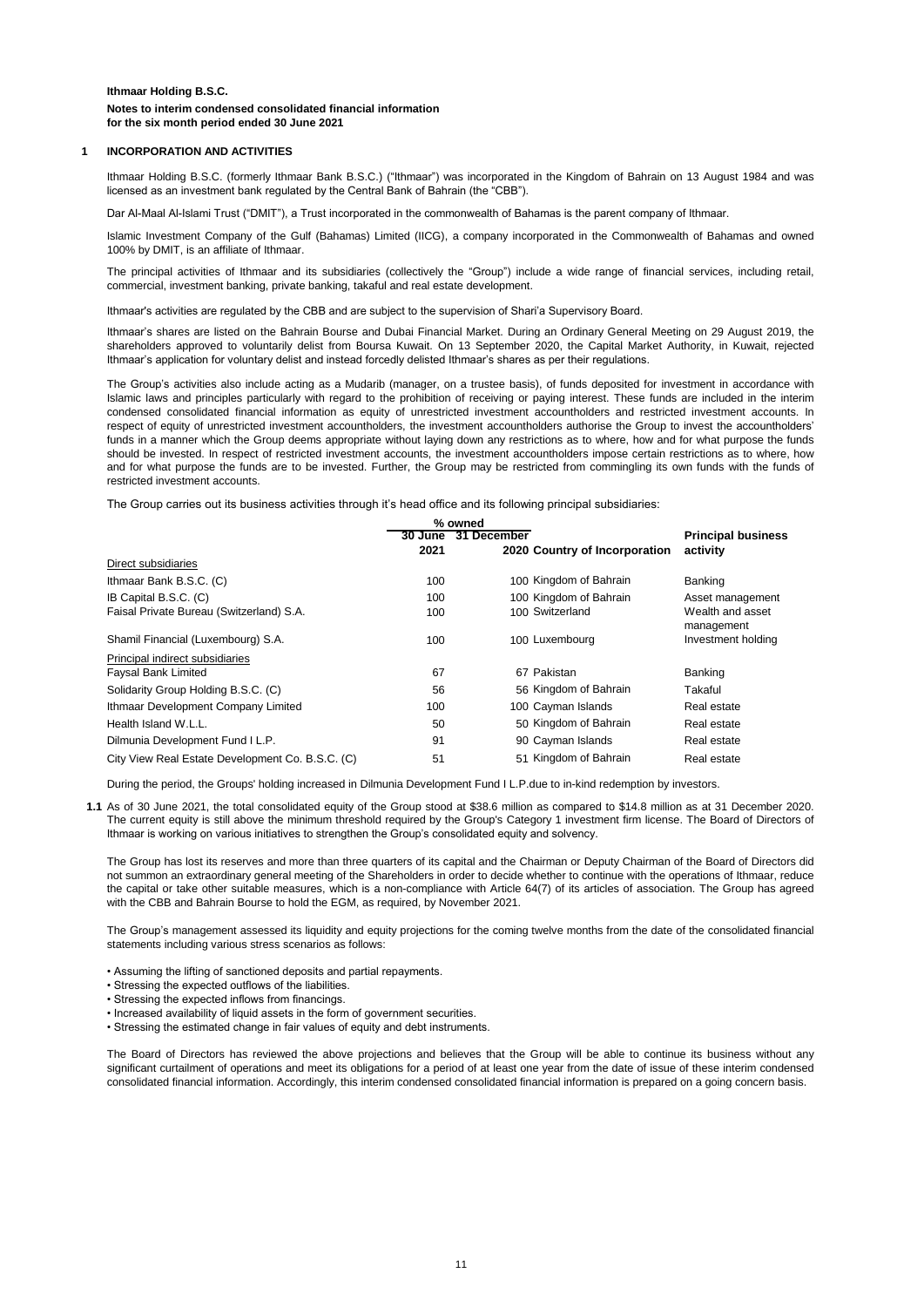#### **2 SIGNIFICANT GROUP ACCOUNTING POLICIES**

#### **Basis of preparation**

The interim condensed consolidated financial information of the Group has been prepared in accordance with applicable rules and regulations issued by the Central Bank of Bahrain ("CBB") including the recently issued CBB circulars on regulatory concessionary measures in response to COVID-19. These rules and regulations require the adoption of all Financial Accounting Standards issued by the Accounting and Auditing Organisation of Islamic Financial Institutions (AAOIFI) (FAS), except for:

- a) recognition of modification losses on all financing assets arising from payment holidays provided to customers impacted by COVID-19 without charging additional profits, in equity instead of the profit or loss account as required by FAS issued by AAOIFI. Any other modification gain or loss on financial assets are recognised in accordance with the requirements of applicable FAS.
- b) recognition of financial assistance received from the government and/ or regulators in response to its COVID-19 support measures that meets the government grant requirement, in equity, instead of the profit or loss account as required by the statement on "Accounting implications of the impact of COVID-19 pandemic" issued by AAOIFI. This will only be to the extent of any modification loss recorded in equity as a result of (a) above, and the balance amount to be recognised in the interim condensed consolidated income statement. Any other financial assistance is recognised in accordance with the requirements of FAS.

The above framework for basis of preparation of the interim condensed consolidated financial information is hereinafter referred to as 'Financial Accounting Standards as modified by CBB'.

In line with the requirements of AAOIFI and the CBB rule book, for matters not covered under AAOIFI standards the Group uses guidance from the relevant International Financial Reporting Standards ("IFRS") issued by the International Accounting Standards Board ("IASB"). Accordingly, the interim condensed consolidated financial information of the Group has been presented in condensed form in accordance with the guidance provided by International Accounting Standard 34 – 'Interim Financial Reporting', using 'Financial Accounting Standards as modified by CBB' framework.

The accounting policies used in the preparation of annual audited consolidated financial statements of the Group for the year ended 31 December 2020 were in accordance with FAS as modified by the CBB. Except for the applcation of the new standards, all other accounting policies remain the same and have been consistently applied in this interim condensed consolidated financial information. The retrospective application of the change in accounting policies did not result in any change to the interim condensed consolidated financial information reported for the comparative period.

The interim condensed consolidated financial information of the Group does not contain all information and disclosures required for the annual audited consolidated financial statements and should be read in conjunction with the Group's annual audited consolidated financial statements for the year ended 31 December 2020. Further, results for the interim periods are not necessarily indicative of the results that may be expected for the financial year ending 31 December 2021.

The Group has certain assets, liabilities and related income and expenses which are not Sharia compliant as these existed before Ithmaar converted to an Islamic retail bank in April 2010. These are currently presented in accordance with FAS as modified by the CBB standards in the interim condensed consolidated financial information for the six month period ended 30 June 2021 as appropriate.

The Sharia Supervisory Board has approved the Sharia Compliance Plan ("Plan") for conversion of assets and liabilities which are not Sharia Compliant. The Sharia Supervisory Board is monitoring the implementation of this Plan.

The principal accounting policies adopted in the preparation of this interim condensed consolidated financial information are set out below: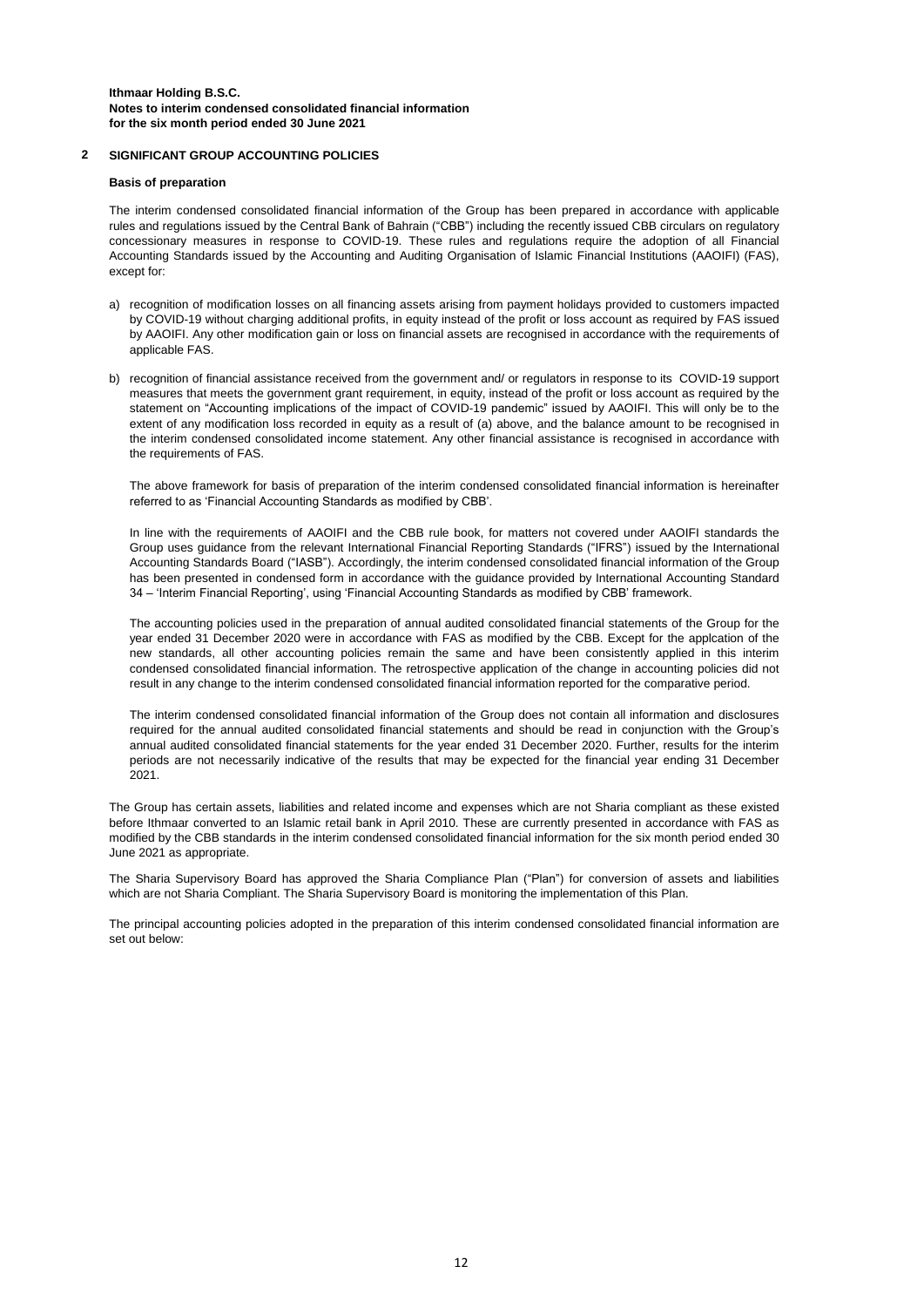#### **2 SIGNIFICANT GROUP ACCOUNTING POLICIES (continued)**

The accounting policies and methods of computation applied by the Group in the preparation of the interim condensed consolidated financial information are the same as those used in the preparation of the Group audited consolidated financial statements as at and for the year ended 31 December 2020, except for the adoption of following standards and amendments to standards effective from 1 January 2021. Adoption of these standards and amendments did not result in changes to previously reported net profit or equity of the Group, however it has resulted in additional disclosures.

#### A. New standards, amendments, and interpretations issued and effective for annual periods beginning on or after 1 **January 2021**

#### **1. FAS 32 ljarah**

AAOIFI issued FAS 32 "ljarah" in 2020, this standard is effective for financial periods beginning on or after 1 January 2021. The standard supersedes the existing FAS 8 "ljarah and ljarah Muntahia Bittamleek".

FAS 32 sets out principles for the classification, recognition, measurement, presentation and disclosure of ljarah (ljarah asset, including different forms of ljarah Muntahia Bittamleek) transactions entered into by the Islamic financial institutions as a lessor and lessee.

The Group has applied FAS 32 "ljarah" from 1 January 2021. The impact of adoption of this standard is disclosed below:

#### a) Change in accounting policy

#### Identifying an ljarah

At inception of a contract, the Group assesses whether the contract is ljarah, or contains an ljarah. A contract is ljarah, or contains an ljarah if the contract transfers the usufruct (but not control) of an identified asset for a period of time in exchange for an agreed consideration. For ljarah contracts with multiple components, the Group accounts for each ljarah component within a contract separately from non-ljarah components of the contract (e.g. service fee, maintenance charges, toll manufacturing charges etc.).

#### Measurement

For a contract that contains an ljarah component and one or more additional ljarah or non-ljarah components, the Group allocates the consideration in the contract to each ljarah component on the basis of relative stand-alone price of the ljarah component and the aggregate estimated stand-alone price of the non-ljarah components, that may be charged by the lessor, or a similar supplier, to the lessee.

At the commencement date, a lessee shall recognise a right-of-use (usufruct) asset and a net ijarah liability.

#### i) Right-of-use (usufruct) asset

On initial recognition, the lessee measures the right-of-use asset at cost. The cost of the right-of-use asset comprises of:

- The prime cost of the right-of-use asset;
- Initial direct costs incurred by the lessee; and
- Dismantling or decommissioning costs.

The prime cost is reduced by the expected terminal value of the underlying asset. If the prime cost of the right-of-use asset is not determinable based on the underlying cost method (particularly in the case of an operating ljarah), the prime cost at commencement date may be estimated based on the fair value of the total consideration paid/payable (i.e. total ljarah rentals) against the right-of-use assets, under a similar transaction. As per the Group's assessment, at the time of implementation the fair value of right-of-use assets are equal to the net ljarah liability.

After the commencement date, the lessee measures the right-of-use asset at cost less accumulated amortisation and impairment losses, adjusted for the effect of any ljarah modification or reassessment.

The Group amortises the right-of-use asset from the commencement date to the end of the useful economic life of the rightof-use asset, according to a systematic basis that is reflective of the pattern of utilization of benefits from the right-of-use asset. The amortizable amount comprises of the right-of-use asset less residual value, if any.

The Group determines the ljarah term, including the contractually binding period, as well as reasonably certain optional periods, including: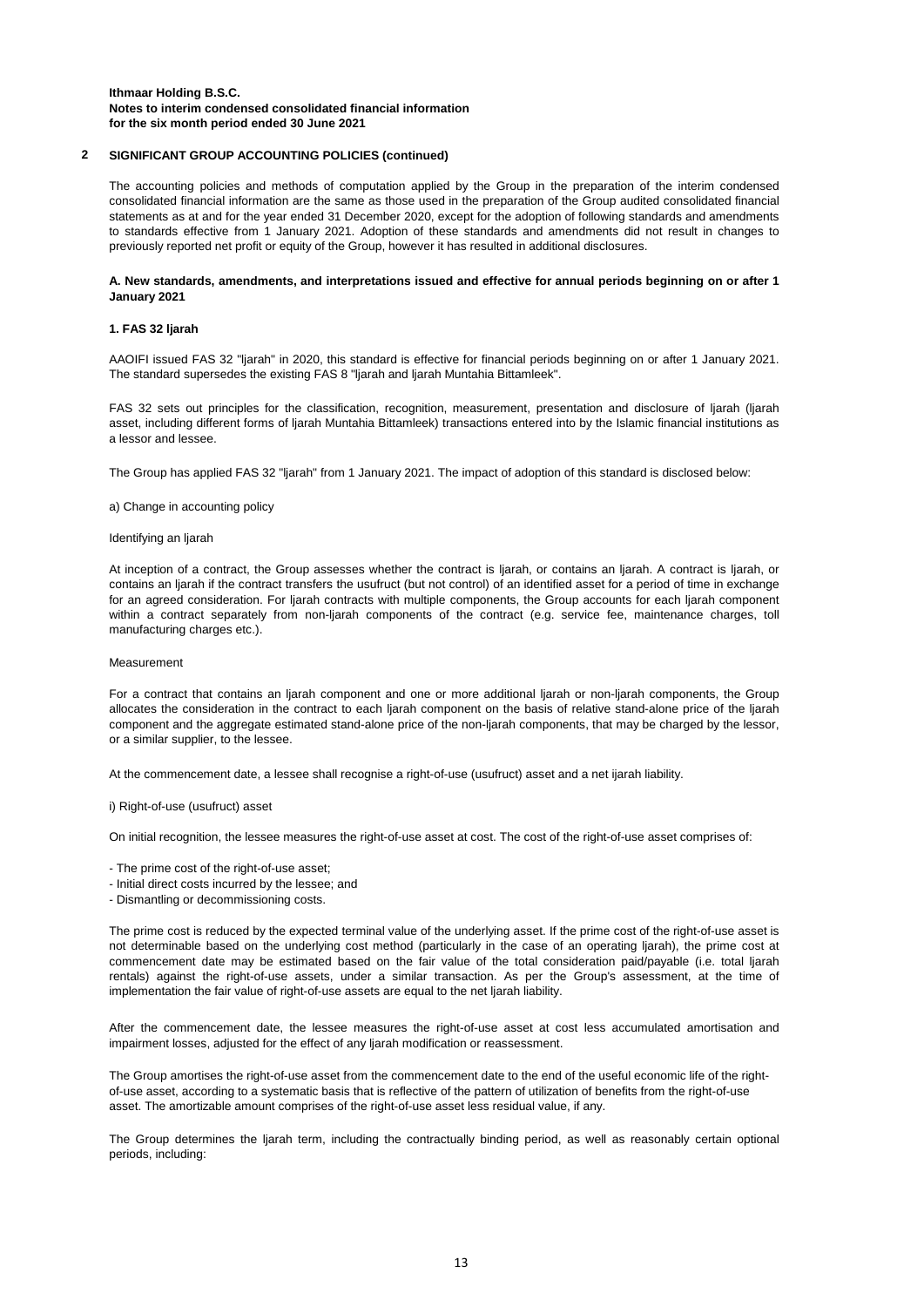#### **2 SIGNIFICANT GROUP ACCOUNTING POLICIES (continued)**

A. New standards, amendments, and interpretations issued and effective for annual periods beginning on or after 1 **January 2021 (continued)**

#### **1. FAS 32 ljarah (continued)**

- Extension periods if it is reasonably certain that the Group will exercise that option; and/ or
- Termination options if it is reasonably certain that the Group will not exercise that option.

The Group carries out impairment assessment in line with the requirements of FAS 30 "Impairment, Credit Losses and Onerous Commitments" to determine whether the right-of-use asset is impaired and to account for any impairment losses. The impairment assessment takes into consideration the salvage value, if any. Any related commitments, including promises to purchase the underlying asset, are also considered in line with FAS 30 "Impairment, Credit Losses and Onerous Commitments"

ii) Net ijarah liability

The net ijarah liability comprises of the gross liarah liability, plus deferred liarah cost (shown as a contra-liability).

The gross ljarah liability are initially recognised as the gross amount of total ljarah rental payables for the ljarah term. The rentals payable comprise of the following payments for the right to use the underlying asset during the ljarah term:

- Fixed ljarah rentals less any incentives receivable;
- Variable ljarah rentals including supplementary rentals; and

• Payment of additional rentals, if any, for terminating the ljarah (if the ljarah term reflects the lessee exercising the termination option).

Advance rentals paid are netted-off with the gross ljarah liability.

After the commencement date, the Group measures the net ljarah liability by:

• Increasing the net carrying amount to reflect return on the ljarah liability (amortisation of deferred ljarah cost);

• Reducing the carrying amount of the gross ljarah liability to reflect the ljarah rentals paid; and

• Re-measuring the carrying amount in the event of reassessment or modifications to ljarah contract, or to reflect revised ljarah rentals.

The deferred ljarah cost is amortised to income over the ljarah terms on a time proportionate basis, using the effective rate of return method. After the commencement date, the Group recognises the following in the interim condensed consolidated income statement:

• Amortisation of deferred liarah cost; and

• Variable ljarah rentals (not already included in the measurement of ljarah liability) as and when the triggering events/ conditions occur.

*ljarah contract modifications*

After the commencement date, the Group accounts for ljarah contract modifications as follows:

• Change in the ljarah term: re-calculation and adjustment of the right-of-use asset, the ljarah liability, and the deferred ljarah cost; or

• Change in future ljarah rentals only: re-calculation of the ljarah liability and the deferred ljarah cost only, without impacting the right-of- use asset.

An ljarah modification is considered as a new ljarah component to be accounted for as a separate ljarah for the lessee, if the modification both additionally transfers the right to use of an identifiable underlying asset and the ljarah rentals are increased corresponding to the additional right-of-use asset.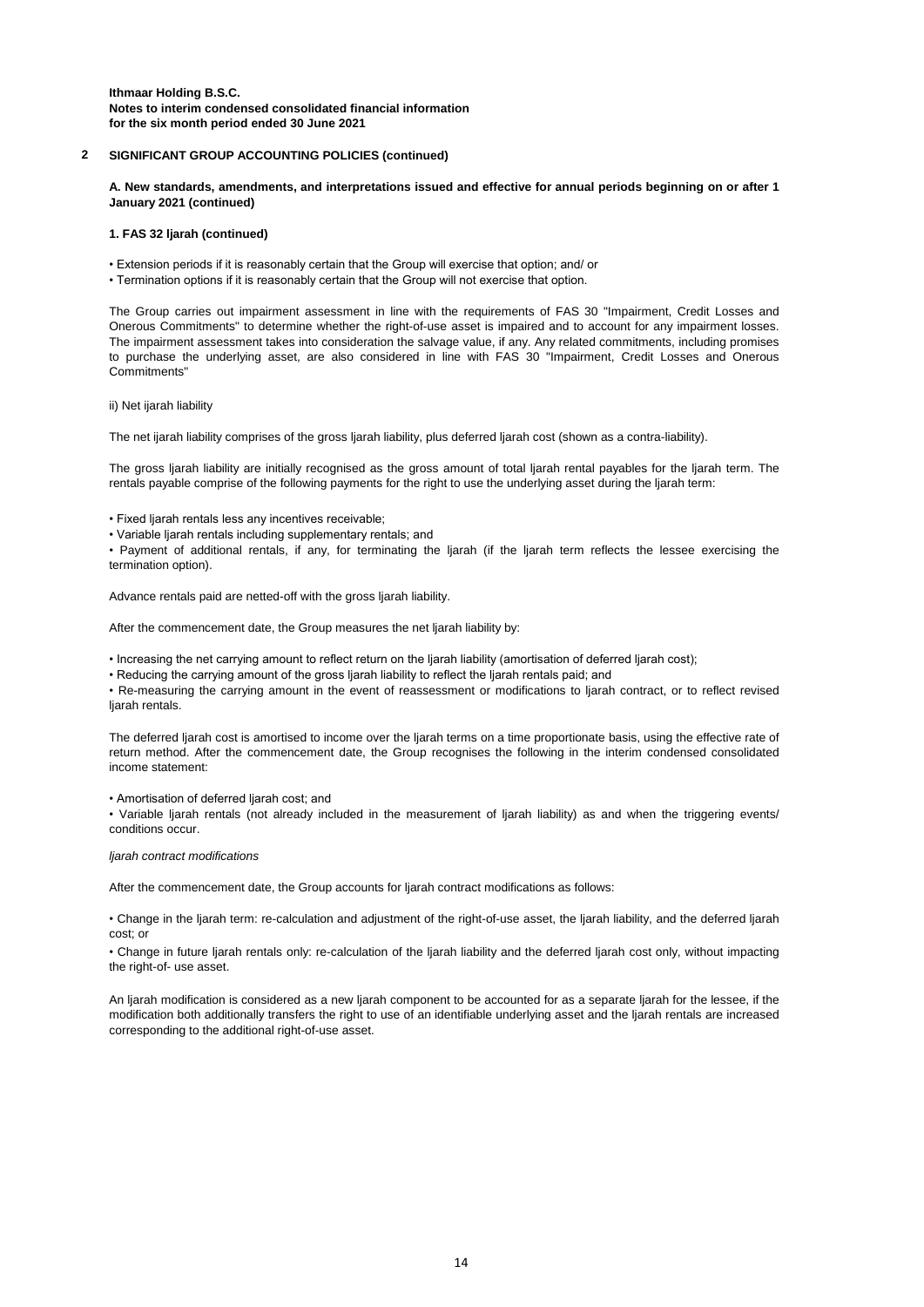#### **2 SIGNIFICANT GROUP ACCOUNTING POLICIES (continued)**

A. New standards, amendments, and interpretations issued and effective for annual periods beginning on or after 1 **January 2021 (continued)**

#### **1. FAS 32 ljarah (continued)**

For modifications not meeting any of the conditions stated above, the Group considers the ljarah as a modified ljarah as of the effective date and recognises a new ljarah transaction. The Group recalculates the ljarah liability, deferred ljarah cost, and right-of-use asset, and de- recognise the existing ljarah transaction and balances.

#### Expenses relating to underlying asset

Operational expenses relating to the underlying asset, including any expenses contractually agreed to be borne by the Group, are recognised by the Group in income statement in the period incurred. Major repair and maintenance, takaful, and other expenses incidental to ownership of underlying assets (if incurred by lessee as agent) are recorded as receivable from lessor.

Recognition exemptions and simplified accounting for the lessee

The Group has elected not to apply the requirements of ljarah recognition and measurement of recognizing right-of-use asset and net ljarah liability for the following:

- Short-term ljarah; and
- ljarah for which the underlying asset is of low value.

Short-term ljarah exemption is applied on a whole class of underlying assets which have similar characteristics and operational utility. However, low-value ljarah exemption is applied on an individual asset/ljarah transaction, and not on group/ combination basis.

#### b) Impact of on adoption of FAS 32

The management of the Group has decided to apply FAS 32 using the modified retrospective approach (i.e. the impact of all the ljarah contracts outstanding as at 31 December 2020 are reflected in the balances as of 1 January 2021) and therefore comparative information has not been restated. The impact of adoption of FAS 32 as at 1 January 2021 has resulted in an increase in right-of-use asset and an increase in net ljarah liability by \$84 million. The lease contracts comprise of Head office, ATM sites and branches.

|                                                                              | <b>Total assets</b> | <b>Total liabilities</b> |
|------------------------------------------------------------------------------|---------------------|--------------------------|
| As at 31 December 2020                                                       | 8,383,665           | 8,091,528                |
| Impact on adoption:                                                          |                     |                          |
| Right-of-use assets                                                          | 91,539              |                          |
| Net liarah liability                                                         |                     | 91,539                   |
| Opening balance under FAS 32 on date of initial application - 1 January 2021 | 8,475,204           | 8,183,067                |
|                                                                              |                     |                          |
|                                                                              | Right-of-use        | Net Ijarah               |
|                                                                              | assets              | liability                |
| As at 1 January 2021                                                         | 91,539              | 91,539                   |
| Depreciation during the period                                               | (7, 455)            |                          |
| Finance cost                                                                 |                     | 3,884                    |
| Net ijarah rentals                                                           |                     | (5,385)                  |
| Forex and other movements                                                    | 5,361               | (628)                    |
| As at 30 June 2021                                                           | 89,445              | 89,410                   |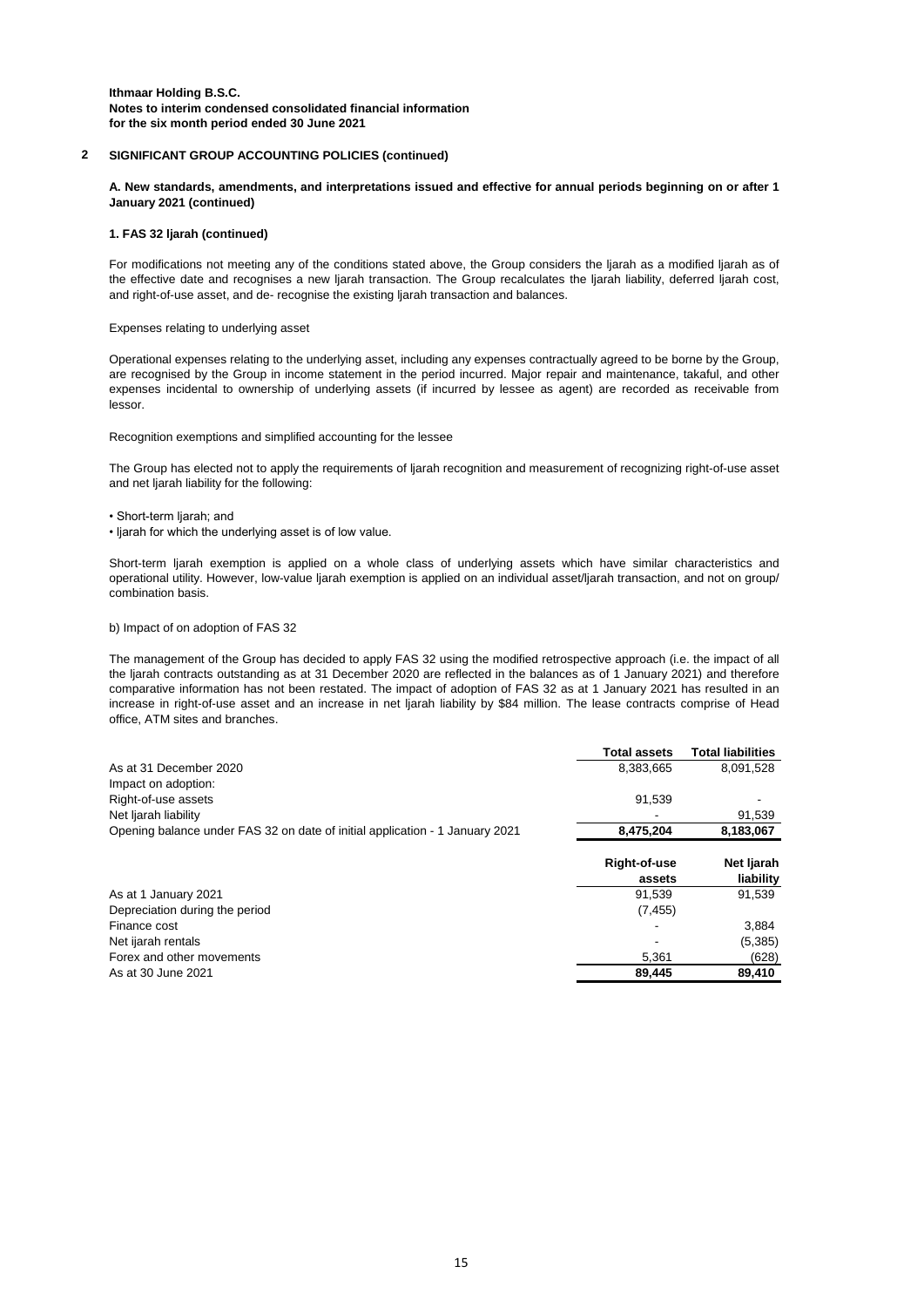#### **2 SIGNIFICANT GROUP ACCOUNTING POLICIES (continued)**

#### **B. New standards, amendments, and interpretations issued but not yet effective**

(i) FAS 38 Wa'ad, Khiyar and Tahawwut

AAOIFI has issued FAS 38 Wa'ad, Khiyar and Tahawwut in 2020. The objective of this standard is to prescribe the accounting and reporting principles for recognition, measurement and disclosures in relation to shariah compliant Wa'ad (promise), Khiyar (option) and Tahawwut (hedging) arrangements for Islamic financial institutions. This standard is effective for the financial reporting periods beginning on or after 1 January 2022.

This standard classifies Wa'ad and Khiyar arrangements into two categories as follows:

a) "ancillary Wa'ad or Khiyar" which is related to a structure of transaction carried out using other products i.e. Murabaha, ljarah Muntahia Bittamleek, etc.; and

b) "product Wa'ad and Khiyar'' which is used as a stand-alone Shariah compliant arrangement.

Further, the standard prescribes accounting for constructive obligations and constructive rights arising from the stand-alone Wa'ad and Khiyar products.

The Group is currently evaluating and assessing the impact of adopting this standard.

#### **2.1 COVID-19 IMPACT**

On 11 March 2020, the COVID-19 outbreak was declared, a pandemic by the World Health Organization (WHO) and has rapidly evolved globally. This has resulted in a global economic slowdown with uncertainties in the economic environment. Global equity and commodity markets, and in particular oil prices, have also experienced great volatility and a significant drop in prices. The estimation uncertainty is associated with the extent and duration of the expected economic downturn and forecasts for key economic factors including GDP, employment, oil prices etc. This includes disruption to capital markets, deteriorating credit markets and liquidity concerns. Authorities have taken various measures to contain the spread including implementation of travel restrictions and quarantine measures. The pandemic as well as the resulting measures and policies have had some impact on the Group. The Group has been actively monitoring the COVlD-19 situation, and in response to this outbreak, has activated its business continuity plan and various other risk management practices to manage the potential business disruption on its operations and financial performance.

The management and the Board of Directors (BOD) have been closely monitoring the potential impact of the COVlD-19 developments on the Group's operations and financial position; including possible loss of revenue, impact on asset valuations, impairment, review of onerous contracts and debt covenants, outsourcing arrangements etc. The Group has also put in place contingency measures, which include but are not limited to enhancing and testing of business continuity plans including its liquidity requirements.

In preparing the interim condensed consolidated financial information, judgements made by management in applying the Group's accounting policies and sources of estimation are subject to uncertainty regarding the potential impacts of the current economic volatility and these are considered to represent management's best assessment based on available or observable information.

#### **2.2 FINANCIAL RISK MANAGEMENT**

The Group's financial risk management objectives and policies are consistent with those disclosed in the consolidated financial statements for the year ended 31 December 2020.

#### **Credit Risk**

The uncertainties due to COVID-19 and resultant economic volatility has impacted the Group's financing operations and is expected to affect most of the customers and sectors to some degree. Although it is difficult to assess at this stage the degree of impact faced by each sector, the main industries impacted are hospitality, tourism, leisure, airlines/transportation and retailers. In addition, some other industries are expected to be indirectly impacted such as contracting, real estate and wholesale trading.

Considering this evolving situation, the Group has taken preemptive measures to mitigate credit risk by adopting more cautious approach for credit approvals thereby tightening the criteria for extending credit to impacted sectors. Payment holidays with additional profit have been extended to customers, including private and SME sector, in line with the instructions of CBB. These measures may lead to lower disbursement of financing facilities, resulting in lower net financing income and decrease in other revenue.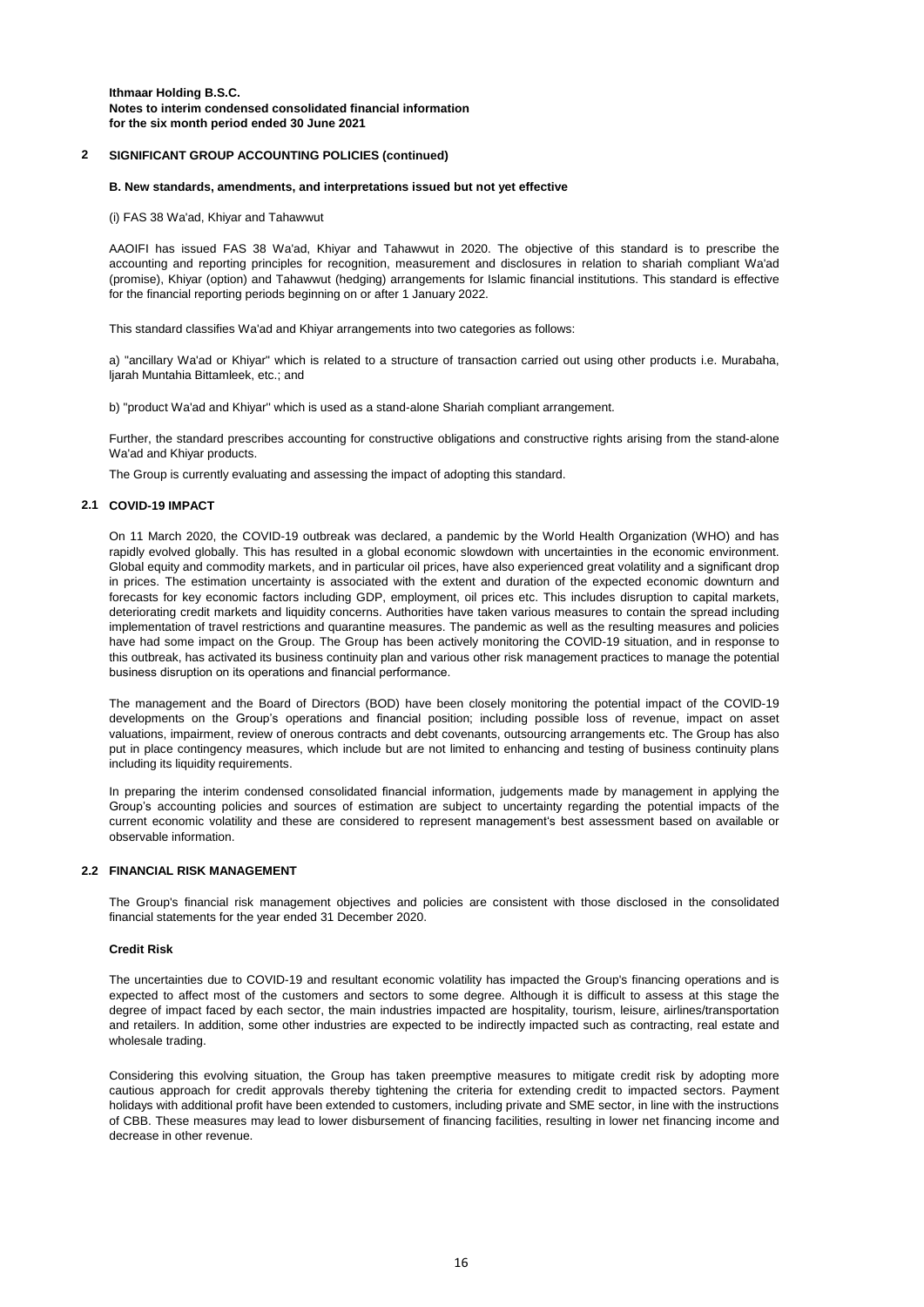#### **2.2 FINANCIAL RISK MANAGEMENT (continued)**

#### **Credit Risk (continued)**

The risk management department has also enhanced its monitoring of financing portfolio by reviewing the performance of exposures to sectors expected to be directly or indirectly impacted by COVID-19 to identify potential Significant increase in Credit Risk (SICR).

The Group has updated its inputs and assumptions for computation of Expected Credit Losses (ECL).

#### **Liquidity risk and capital management**

The effects of COVID-19 on the liquidity and funding risk profile of the banking system are evolving and are subject to ongoing monitoring and evaluation. The CBB has announced various measures to combat the effects of COVID-19 and to ease the liquidity in banking sector. Following are some of the significant measures that has an impact on the liquidity risk and regulatory capital profile of the Group:

- Payment holiday for 6 another months to eligible customers till 31 December 2021;
- Reduction of cash reserve ratio from 5% to 3%;
- Reduction of LCR and NSFR ratio from 100% to 80%;
- Aggregate of modification loss and incremental ECL provision for stage 1 and stage 2 from March to December 2020 to be added back to Tier 1 capital for the two years ending 31 December 2020 and 31 December 2021 and to deduct this amount proportionately from Tier 1 capital on an annual basis for three years ending 31 December 2022, 31 December 2023 and 31 December 2024.

The management of the Group has enhanced its monitoring of the liquidity and funding requirements.

#### **Operational risk management**

In response to COVID-19 outbreak, there were various changes in the working model, interaction with customers, digital modes of payment and settlement, customer acquisition and executing contracts and carrying out transactions with and on behalf of the customers. The management of the Group has enhanced its monitoring to identify risk events arising out of the current situation and the changes in the way business is conducted.

#### **2.3 JUDGMENTS AND ESTIMATES**

Preparation of the interim condensed consolidated financial information requires management to make judgments, estimates and assumptions that affect the application of accounting policies and the reported amounts of assets and liabilities, income and expenses. Actual results may differ from these estimates. The areas of significant judgments made by management in applying the Group's accounting policies and the key sources of estimation uncertainty were the same as those applied to the consolidated financial statements as at and for the year ended 31 December 2020.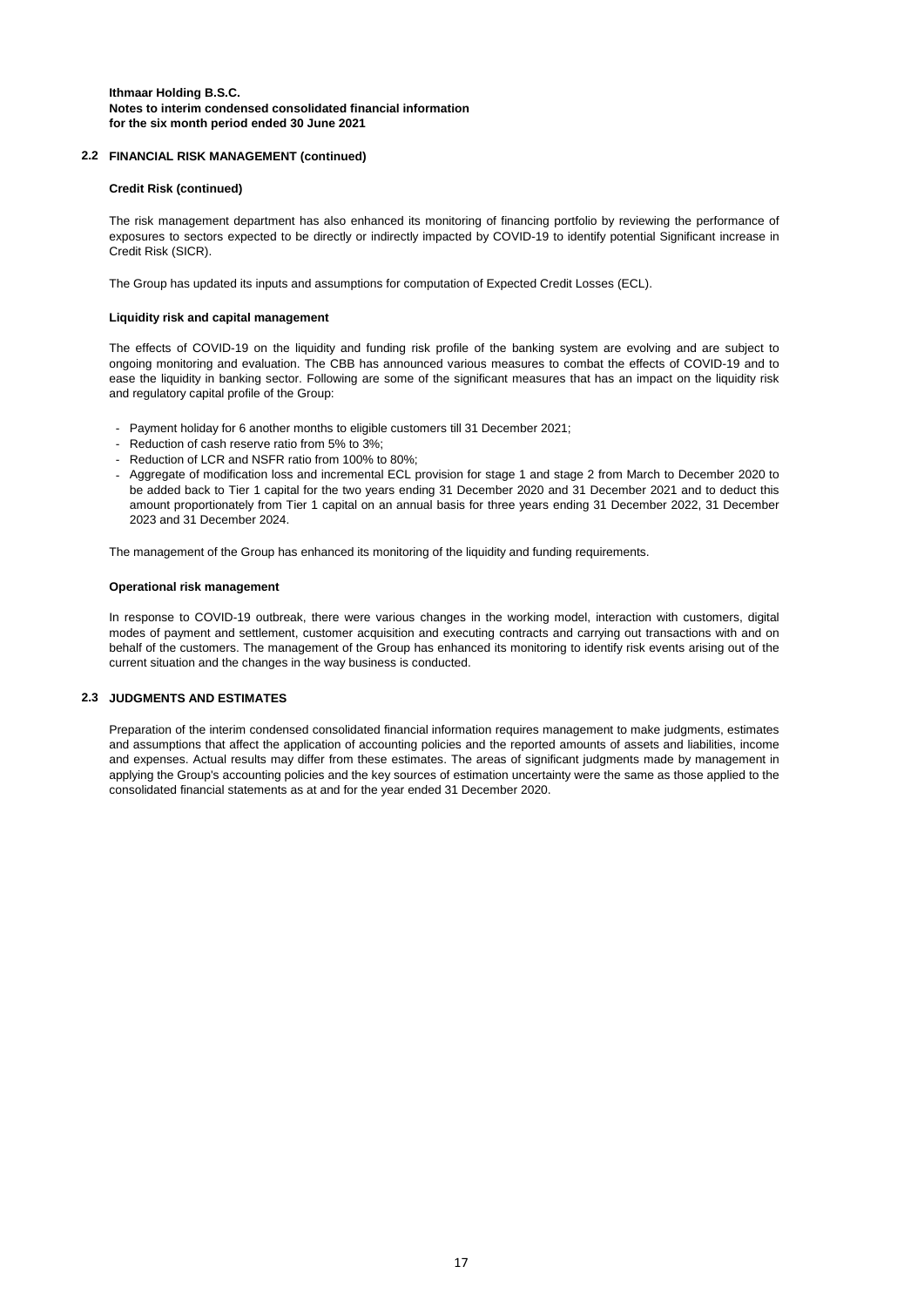#### **2.3 JUDGMENT AND ESTIMATES (continued)**

#### **Expected credit Losses**

Due to the economic uncertainties caused by COVID-19, the Group has updated its inputs and assumptions used for the determination of ECL as at 30 June 2021. ECL were estimated based on a range of forecast economic conditions as at that date and considering the uncertainty of the situation, the Group has considered the impact of higher volatility in the forwardlooking macro-economic factors, when determining the severity and likelihood of economic scenarios for ECL determination.

Scenario analysis has been conducted with various stress assumptions taking into consideration all model parameters i.e. probability weighting of economic scenarios, probability of default, loss given default, exposure of default and period of exposure. Furthermore, a comprehensive assessment of all corporate clients has been undertaken covering all relevant factors including but not limited to financial standing, industry outlook, facility structure, depth of experience, shareholder support etc. Given the fact that the client base is primarily based in Bahrain, all Government relief efforts to mitigate the impact of COVID-19 will also have a mitigating impact on ECL assessment. The Group has factored the impact of these efforts into its ongoing ECL assessment.

The judgements and associated assumptions have been made within the context of the impact of COVID-19 and reflect historical experience and other factors that are considered to be relevant, including expectations of future events that are believed to be reasonable under the circumstances. In relation to COVID-19, judgements and assumptions include the extent and duration of the pandemic, the impacts of actions of governments and other authorities, and the responses of businesses and consumers in different industries, along with the associated impact on the global economy. Accordingly, the Group's ECL estimates are inherently uncertain and, as a result, actual results may differ from these estimates.

#### **Significant increase in credit risk (SICR)**

A SICR occurs when there has been a significant increase in the risk of a default occurring over the expected life of a financial instrument. In the measurement of ECL, judgement is involved in setting the rules and trigger points to determine whether there has been a SICR since initial recognition of a financing facility, which would result in the financial asset moving from 'stage 1' to 'stage 2'.

The Group continues to assess borrowers for other indicators of unlikeliness to pay, taking into consideration the underlying cause of any financial difficulty and whether it is likely to be temporary as a result of COVID-19 or longer term.

During the period, in accordance with CBB instructions the Group has granted payment holidays to its eligible customers by deferring instalments up to six months, this is fourth in the series of payment holidays granted since March 2020. These deferrals are considered as short-term liquidity to address borrower cash flow issues. The relief offered to customers may indicate a SICR. However, the Group believes that the extension of these payment reliefs does not automatically trigger a SICR and a stage migration for the purposes of calculating ECL, as these are being made available to assist borrowers affected by the COVID-19 outbreak to resume regular payments. Sufficient information is not available to enable the Group to individually differentiate between a borrowers' short-term liquidity constraints and a change in its lifetime credit risk.

#### Reasonableness of Forward Looking Information

Judgement is involved in determining which forward looking information variables are relevant for particular financing portfolios and for determining the sensitivity of the parameters to movements in these forward-looking variables. The Group derives a forward looking "base case" economic scenario which reflects the Group's view of the most likely future macroeconomic conditions.

Any changes made to ECL to estimate the overall impact of COVID-19 is subject to high levels of uncertainty as limited forward-looking information is currently available on which to base those changes.

The Group has previously performed historical analysis and identified key economic variables impacting credit risk and ECL for each portfolio, applying expert judgement in this process. These economic variables and their associated impact on PD, EAD and LGD vary by financial instrument. Forecast of these economic variables (the "base, upside and downside economic scenario") are obtained externally on an annual basis, unless there is significant change in credit risk.

Macro-economic variables are checked for correlation with the probability of default and only those variables for which the movement can be rationalised statistically are used. Stress has been applied on existing macro-economic variable in ECL review exercise. Management has used its judgement to determine the relevant macroeconomic variables which were used in the ECL model based on information published by external agencies or government agencies.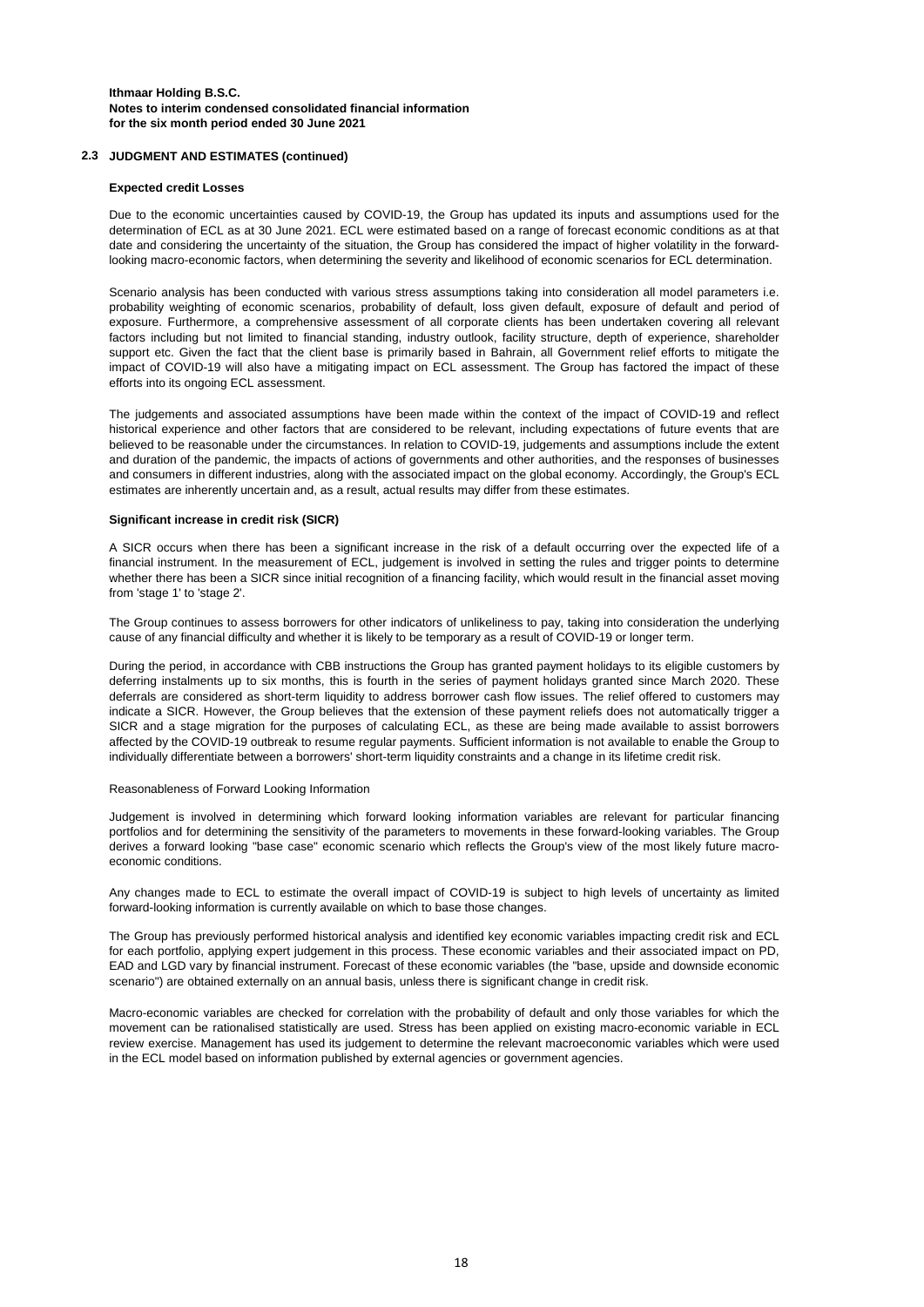#### **2.3 JUDGMENT AND ESTIMATES (continued)**

#### **Probability weights**

Management judgement is involved in determining the probability weighting of each scenario considering the risks and uncertainties surrounding the base case scenario.

As with any economic forecasts, the projections and likelihoods of the occurrence are subject to a high degree of inherent uncertainty and therefore the actual outcomes may be significantly different to those projections.

#### **2.4 COMPARATIVE INFORMATION**

Due to the outbreak of the novel coronavirus (COVID-19) in early 2020, as per the communication to public shareholding companies and locally incorporated banks by the Central Bank of Bahrain dated 30 March 2020 on the preparation and publication of interim financial information, the Group opted for the exemption of not preparing and publishing the interim condensed consolidated financial information for the three month period ended 31 March 2020. The comparative information for the interim condensed consolidated income statement for the three month period ended 30 June 2020 has not been audited or reviewed.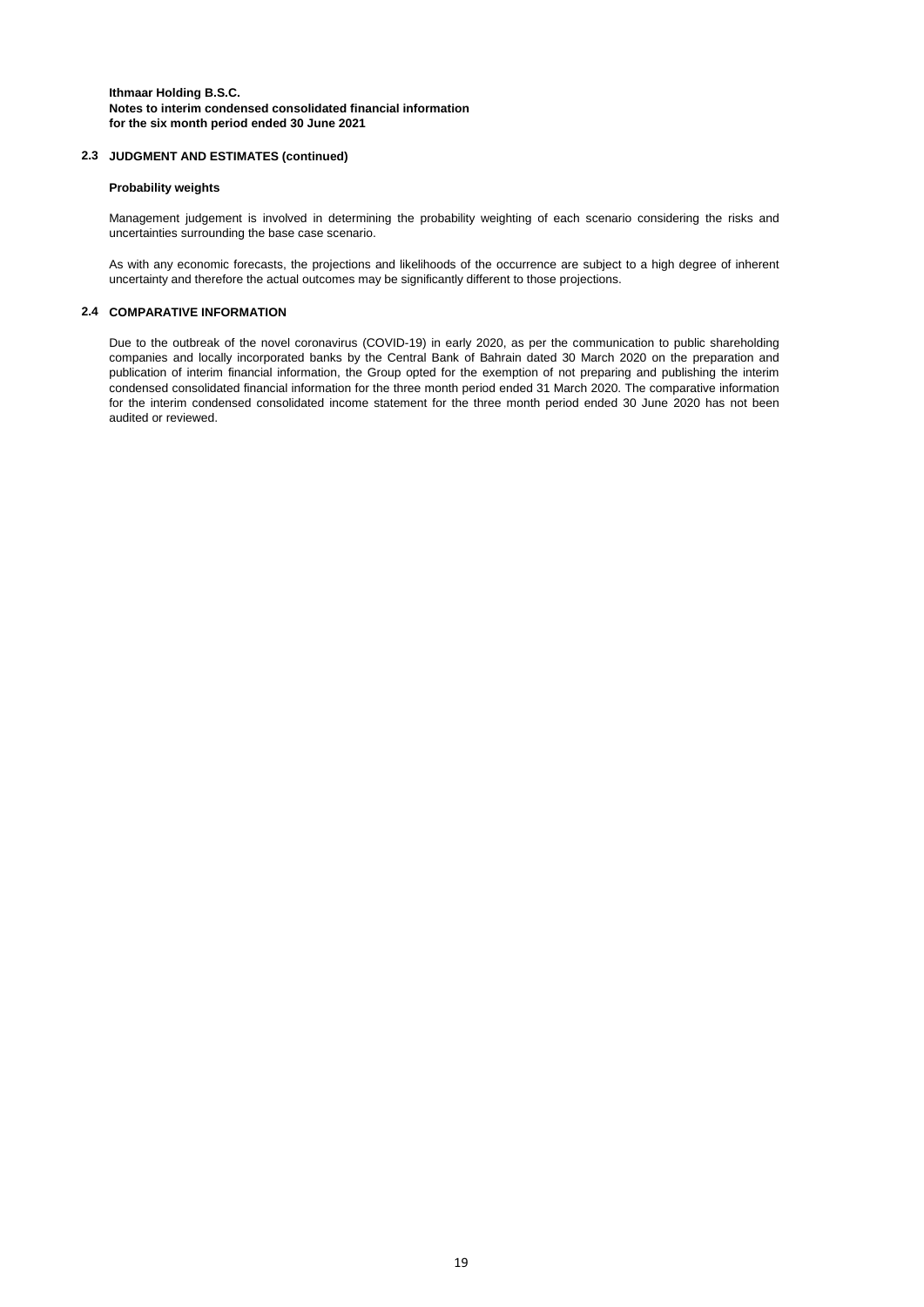### **3 CASH AND BALANCES WITH BANKS AND CENTRAL BANKS**

|                                                                 |                    | 30 June 2021                                     |                    |                    |                                                  |                    |
|-----------------------------------------------------------------|--------------------|--------------------------------------------------|--------------------|--------------------|--------------------------------------------------|--------------------|
|                                                                 | <b>Relating to</b> | <b>Relating to</b><br>unrestricted<br>investment |                    | <b>Relating to</b> | <b>Relating to</b><br>unrestricted<br>investment |                    |
|                                                                 | owners             | accounts                                         | Total              | owners             | accounts                                         | Total              |
| Cash reserve with central banks<br>Cash and balances with banks | 99.090             | 11.541                                           | 110.631            | 101.500            | 9.867                                            | 111,367            |
| and central banks                                               | 290.799<br>389,889 | 177.751<br>189.292                               | 468.550<br>579.181 | 404.038<br>505,538 | 135.393<br>145.260                               | 539,431<br>650,798 |

### **4 COMMODITY AND OTHER PLACEMENTS WITH BANKS, FINANCIAL AND OTHER INSTITUTIONS**

|                                |                              | 31 December 2020                   |         |                              |                                    |         |
|--------------------------------|------------------------------|------------------------------------|---------|------------------------------|------------------------------------|---------|
|                                |                              | <b>Relating to</b><br>unrestricted |         |                              | <b>Relating to</b><br>unrestricted |         |
|                                | <b>Relating to</b><br>owners | investment<br>accounts             | Total   | <b>Relating to</b><br>owners | investment<br>accounts             | Total   |
|                                |                              |                                    |         |                              |                                    |         |
| Commodity and other placements | 390,224                      | 60.727                             | 450.951 | 268.001                      | 12.581                             | 280,582 |
| Less: expected credit loss     | (226)                        | $\overline{\phantom{0}}$           | (226)   | (482)                        | $\blacksquare$                     | (482)   |
|                                | 389,998                      | 60.727                             | 450.725 | 267.519                      | 12.581                             | 280,100 |

Cash and cash equivalents for the purpose of interim condensed consolidated cash flow statements are as follows:

|                                                                   |                              | 30 June 2021                                                 |            |                              | 30 June 2020                                                 |            |  |
|-------------------------------------------------------------------|------------------------------|--------------------------------------------------------------|------------|------------------------------|--------------------------------------------------------------|------------|--|
|                                                                   | <b>Relating to</b><br>owners | <b>Relating to</b><br>unrestricted<br>investment<br>accounts | Total      | <b>Relating to</b><br>owners | <b>Relating to</b><br>unrestricted<br>investment<br>accounts | Total      |  |
| Cash and balances with banks                                      |                              |                                                              |            |                              |                                                              |            |  |
| and central banks                                                 | 389,889                      | 189,292                                                      | 579,181    | 703,430                      | 101,352                                                      | 804,782    |  |
| Commodity and other placements<br>with banks, financial and other |                              |                                                              |            |                              |                                                              |            |  |
| institutions - net                                                | 389,998                      | 60.727                                                       | 450.725    | 406.958                      | 11.422                                                       | 418,380    |  |
| Less: Placements with original                                    |                              |                                                              |            |                              |                                                              |            |  |
| maturities more than ninety days                                  | (56, 520)                    | (13, 384)                                                    | (69, 904)  | (38,584)                     | (11, 422)                                                    | (50,006)   |  |
| Less: Balances with central banks<br>relating to minimum          |                              |                                                              |            |                              |                                                              |            |  |
| reserve requirement                                               | (99,090)                     | (11, 541)                                                    | (110, 631) | (108, 414)                   | (3,545)                                                      | (111, 959) |  |
|                                                                   | 624,277                      | 225,094                                                      | 849,371    | 963,390                      | 97.807                                                       | 1,061,197  |  |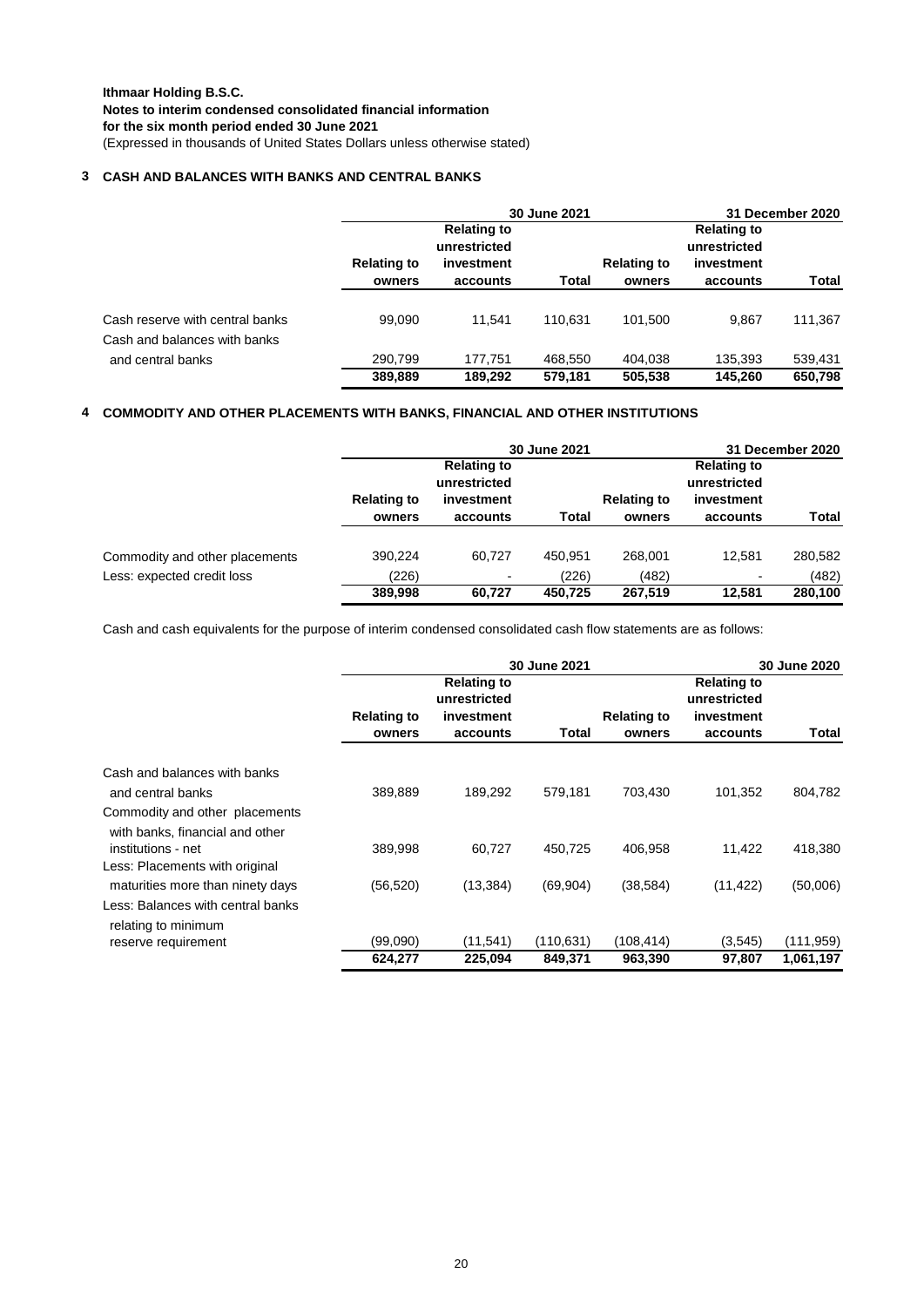### **5 MURABAHA AND OTHER FINANCINGS**

|                               |                    | 30 June 2021                       |            |                    | 31 December 2020                   |            |  |
|-------------------------------|--------------------|------------------------------------|------------|--------------------|------------------------------------|------------|--|
|                               |                    | <b>Relating to</b><br>unrestricted |            |                    | <b>Relating to</b><br>unrestricted |            |  |
|                               | <b>Relating to</b> | investment                         |            | <b>Relating to</b> | investment                         |            |  |
|                               | owners             | accounts                           | Total      | owners             | accounts                           | Total      |  |
| Murabaha and other financings | 1,122,078          | 1,539,840                          | 2,661,918  | 1,359,218          | 1,408,082                          | 2,767,300  |  |
| Less: expected credit loss    | (294, 679)         | (56, 978)                          | (351, 657) | (314, 205)         | (47, 340)                          | (361, 545) |  |
|                               | 827,399            | 1,482,862                          | 2,310,261  | 1,045,013          | 1,360,742                          | 2,405,755  |  |

The movement in expected credit loss is as follows:

|                                   |                    | 30 June 2021                                     |           |                    | 31 December 2020                                 |           |  |
|-----------------------------------|--------------------|--------------------------------------------------|-----------|--------------------|--------------------------------------------------|-----------|--|
|                                   | <b>Relating to</b> | <b>Relating to</b><br>unrestricted<br>investment |           | <b>Relating to</b> | <b>Relating to</b><br>unrestricted<br>investment |           |  |
|                                   | owners             | accounts                                         | Total     | owners             | accounts                                         | Total     |  |
| At 1 January                      | 314,205            | 47,340                                           | 361,545   | 312,556            | 26,624                                           | 339,180   |  |
| Charge for the period/year        | 10.239             | 9,777                                            | 20,016    | 41,148             | 20,668                                           | 61,816    |  |
| Write back during the period/year | (19,939)           | (165)                                            | (20, 104) | (9,202)            | (58)                                             | (9,260)   |  |
| Write off during the period/year  | (11, 449)          |                                                  | (11, 449) | (30, 820)          | $\overline{\phantom{0}}$                         | (30, 820) |  |
| Reclassification                  | (332)              |                                                  | (332)     | 5,821              | 210                                              | 6,031     |  |
| Exchange differences and          |                    |                                                  |           |                    |                                                  |           |  |
| other movements                   | 1,955              | 26                                               | 1.981     | (5,298)            | (104)                                            | (5,402)   |  |
|                                   | 294,679            | 56.978                                           | 351,657   | 314.205            | 47.340                                           | 361,545   |  |

### **6 MUSHARAKA FINANCING**

|                            |                    | 30 June 2021                       |           |                    |                                    | 31 December 2020 |  |  |
|----------------------------|--------------------|------------------------------------|-----------|--------------------|------------------------------------|------------------|--|--|
|                            |                    | <b>Relating to</b><br>unrestricted |           |                    | <b>Relating to</b><br>unrestricted |                  |  |  |
|                            | <b>Relating to</b> | investment                         |           | <b>Relating to</b> | investment                         |                  |  |  |
|                            | owners             | accounts                           | Total     | owners             | accounts                           | Total            |  |  |
| Musharaka financing        | 347                | 1,230,902                          | 1,231,249 | 268                | 939,836                            | 940,104          |  |  |
| Less: expected credit loss | ٠.                 | (14, 027)                          | (14, 027) | $\blacksquare$     | (10,608)                           | (10,608)         |  |  |
|                            | 347                | 1,216,875                          | 1,217,222 | 268                | 929,228                            | 929,496          |  |  |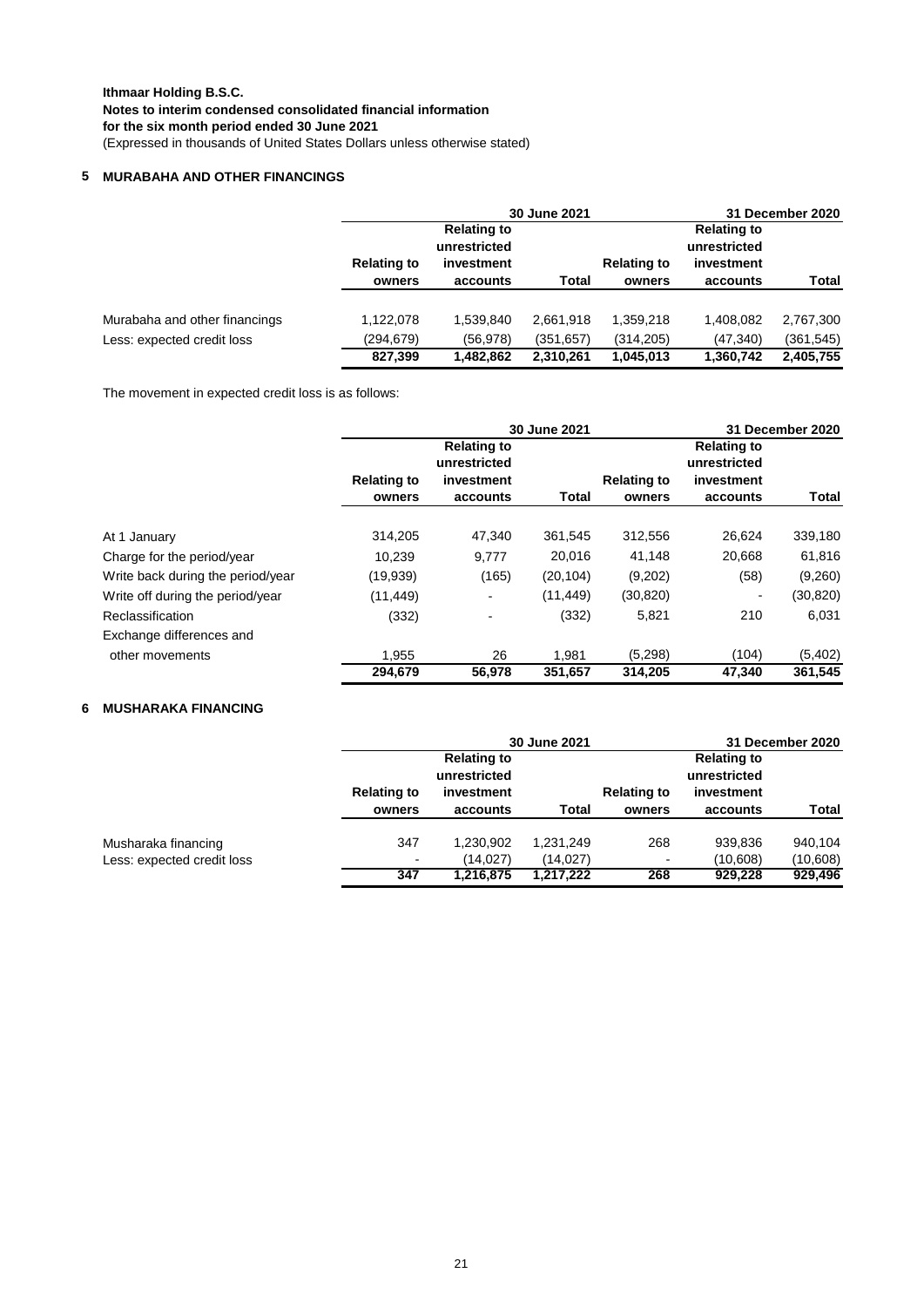### **7 SUKUK AND INVESTMENT SECURITIES**

|                                                              |                              | 30 June 2021                                                 |              |                              | 31 December 2020                                             |              |  |
|--------------------------------------------------------------|------------------------------|--------------------------------------------------------------|--------------|------------------------------|--------------------------------------------------------------|--------------|--|
|                                                              | <b>Relating to</b><br>owners | <b>Relating to</b><br>unrestricted<br>investment<br>accounts | <b>Total</b> | <b>Relating to</b><br>owners | <b>Relating to</b><br>unrestricted<br>investment<br>accounts | <b>Total</b> |  |
| Investment securities at fair                                |                              |                                                              |              |                              |                                                              |              |  |
| value through income statement                               |                              |                                                              |              |                              |                                                              |              |  |
| Debt-type instruments - unlisted                             | 351,323                      | $\overline{\phantom{a}}$                                     | 351,323      | 40,959                       |                                                              | 40,959       |  |
| Equity-type securities - listed                              | 4,312                        |                                                              | 4,312        | 3,848                        |                                                              | 3,848        |  |
|                                                              | 355,635                      | $\blacksquare$                                               | 355,635      | 44,807                       | ٠                                                            | 44,807       |  |
| <b>Investment securities at fair</b><br>value through equity |                              |                                                              |              |                              |                                                              |              |  |
| Debt-type instruments - listed                               | 208,226                      | 98,777                                                       | 307,003      | 204,334                      | 101,598                                                      | 305,932      |  |
| Debt-type instruments - unlisted                             | 1,033,808                    | 260,544                                                      | 1,294,352    | 1,009,478                    | 250,778                                                      | 1,260,256    |  |
| Equity-type securities - listed                              | 85,222                       | 632                                                          | 85,854       | 85,623                       |                                                              | 85,623       |  |
| Equity-type securities - unlisted                            | 279,066                      |                                                              | 279,066      | 279,377                      |                                                              | 279,377      |  |
|                                                              | 1,606,322                    | 359,953                                                      | 1,966,275    | 1,578,812                    | 352,376                                                      | 1,931,188    |  |
| Less: expected credit loss                                   | (206, 499)                   |                                                              | (206, 499)   | (209, 464)                   |                                                              | (209, 464)   |  |
|                                                              | 1,399,823                    | 359,953                                                      | 1,759,776    | 1,369,348                    | 352,376                                                      | 1,721,724    |  |
| <b>Investment securities</b>                                 |                              |                                                              |              |                              |                                                              |              |  |
| carried at amortised cost                                    |                              |                                                              |              |                              |                                                              |              |  |
| Debt-type instruments - unlisted                             | 3,301                        | 56,979                                                       | 60,280       | 3,326                        | 62,142                                                       | 65,468       |  |
| Other debt-type instruments - listed                         | 49,086                       | 259,507                                                      | 308,593      | 52,185                       | 270,930                                                      | 323,115      |  |
| Other debt-type instruments - unlisted                       | 7,236                        | 8,332                                                        | 15,568       | 8,674                        | 2,968                                                        | 11,642       |  |
|                                                              | 59,623                       | 324,818                                                      | 384,441      | 64,185                       | 336,040                                                      | 400,225      |  |
| Less: expected credit loss                                   | (9,676)                      |                                                              | (9,676)      | (9,577)                      |                                                              | (9,577)      |  |
|                                                              | 49,947                       | 324,818                                                      | 374,765      | 54,608                       | 336,040                                                      | 390,648      |  |
|                                                              | 1,805,405                    | 684,771                                                      | 2,490,176    | 1,468,763                    | 688,416                                                      | 2,157,179    |  |

During May 2006, Mastercard International awarded Shamil bank 15,310 class B common stock.

The shares received at the time by erstwhile Shamil Bank was inadvertently not recorded in the books nor the dividend relating to these shares were ever collected. No amount was paid for these at the initiation time as these shares were issued free of cost. Management was in the process of establishing the ownership of these shares, transferring the ownership to Ithmaar Bank as currently the shares are under the name of Shamil Bank, which is now Ithmaar Bank and arranging to collect the pending dividends. The process is now in its final stages.

The investment in these share is classified and recorded as "Investment securities at fair value through equity" in accordance with FAS 33. Since no cost was incurred at the time these shares were received, the fair value of these shares at that time amounted to \$0.6 million is recorded as a gain in the interim condensed consolidated income statement. Subsequent fair value gain of \$5.0 million is recorded under fair value reserve in interim condensed consolidated equity.

The Board of Directors believes that the impact of these adjustments is not material with relevance to the interim condensed consolidated financial information as a whole and the users of this interim condensed consolidated financial information. Hence the adjustments are reflected in the current period.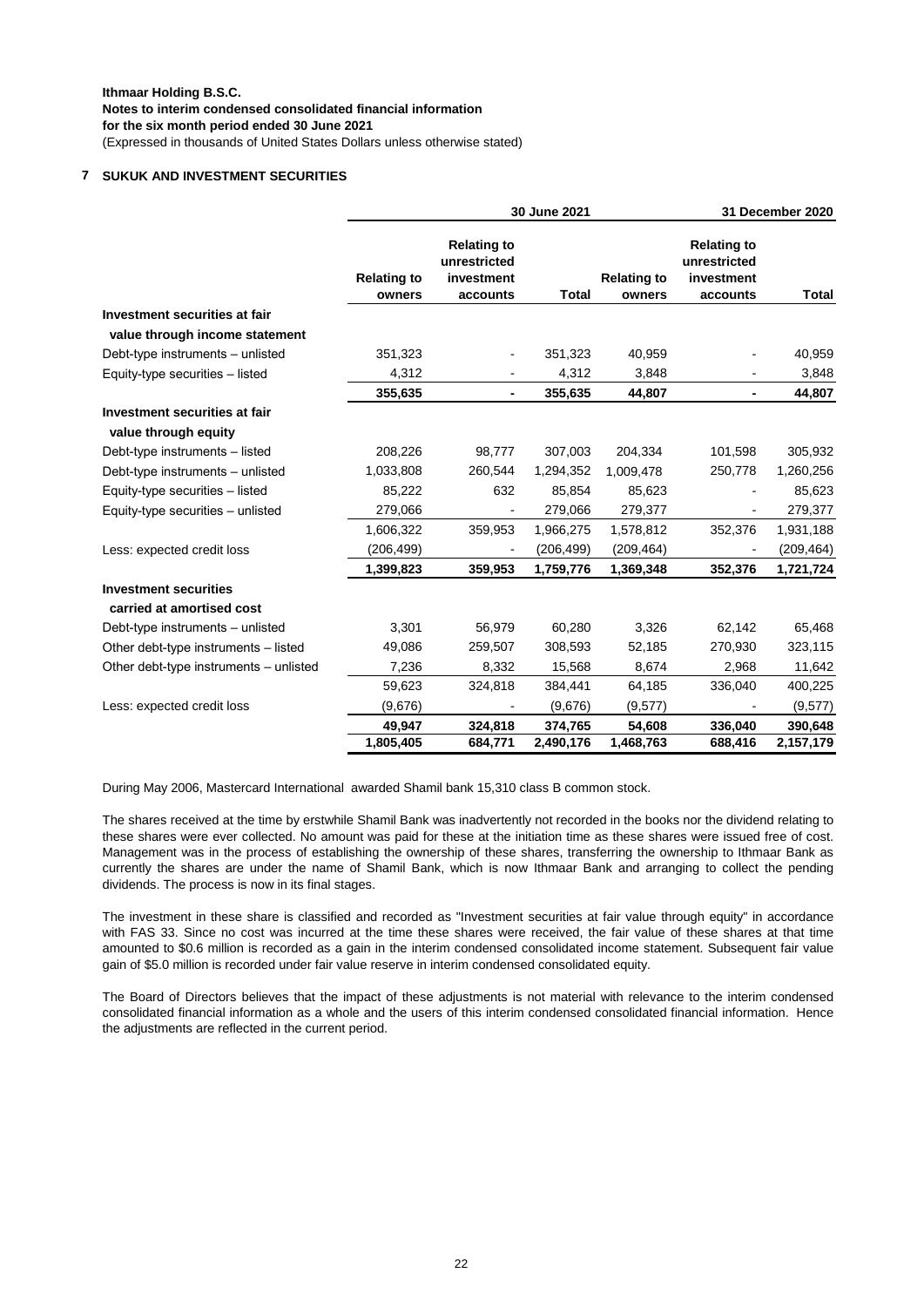#### **7 SUKUK AND INVESTMENT SECURITIES** (continued)

A hierarchy of valuation techniques based on whether the inputs to those valuation techniques are observable or unobservable. Observable inputs reflect market data obtained from independent sources; unobservable inputs reflect the Group's market assumptions. These two types of inputs have created the following fair value hierarchy:

Level 1 – Quoted prices (unadjusted) in active markets for identical investments.

Level 2 – Inputs other than quoted prices included within Level 1 that are observable for the investments, either directly (that is, as prices) or indirectly (that is, derived from prices).

Level 3 – Inputs for the investments that are not based on observable market data (unobservable inputs).

This hierarchy requires the use of observable market data when available. The Group considers relevant and observable market prices in its valuations where possible.

#### **Investments measured at fair value**

|                                                                 | Level 1 | Level <sub>2</sub> | Level 3 | <b>Total</b> |
|-----------------------------------------------------------------|---------|--------------------|---------|--------------|
| At 30 June 2021                                                 |         |                    |         |              |
| Investment securities at fair value<br>through income statement |         |                    |         |              |
| Debt-type instruments                                           |         | 351,323            |         | 351,323      |
| Equity-type securities                                          | 4,312   |                    |         | 4,312        |
| Investment securities at fair value<br>through equity           |         |                    |         |              |
| Debt-type instruments - listed                                  | 304,980 |                    |         | 304,980      |
| Debt-type instruments - unlisted                                |         | 1,294,352          |         | 1,294,352    |
| Equity-type securities                                          | 71,396  | 15,648             | 73,400  | 160,444      |
|                                                                 | 380,688 | 1,661,323          | 73,400  | 2,115,411    |
|                                                                 | Level 1 | Level <sub>2</sub> | Level 3 | <b>Total</b> |
| At 31 December 2020                                             |         |                    |         |              |
| Investment securities at fair value<br>through income statement |         |                    |         |              |
| Debt-type instruments                                           |         | 40,959             |         | 40,959       |
| Equity-type securities                                          | 3,848   |                    |         | 3,848        |
| Investment securities at fair value<br>through equity           |         |                    |         |              |
| Debt-type instruments - listed                                  | 301,200 |                    |         | 301,200      |
| Debt-type instruments - unlisted                                |         | 1,263,694          |         | 1,263,694    |
| Equity-type securities                                          | 67,948  | 16,634             | 72,248  | 156,830      |
|                                                                 | 372,996 | 1,321,287          | 72,248  | 1,766,531    |

#### **Reconciliation of Level 3 Items**

|                            | Investment securities at fair value<br>through equity |             |
|----------------------------|-------------------------------------------------------|-------------|
|                            |                                                       | 31 December |
|                            | 30 June 2021                                          | 2020        |
| <b>Opening balance</b>     | 72,248                                                | 79,290      |
| Total losses recognised in |                                                       |             |
| - Income statement         | (1,943)                                               | (18, 201)   |
| - Equity                   | 207                                                   | 2,928       |
| Purchases                  | 3,141                                                 |             |
| Other movement             | (253)                                                 | 8,231       |
| <b>Closing balance</b>     | 73,400                                                | 72,248      |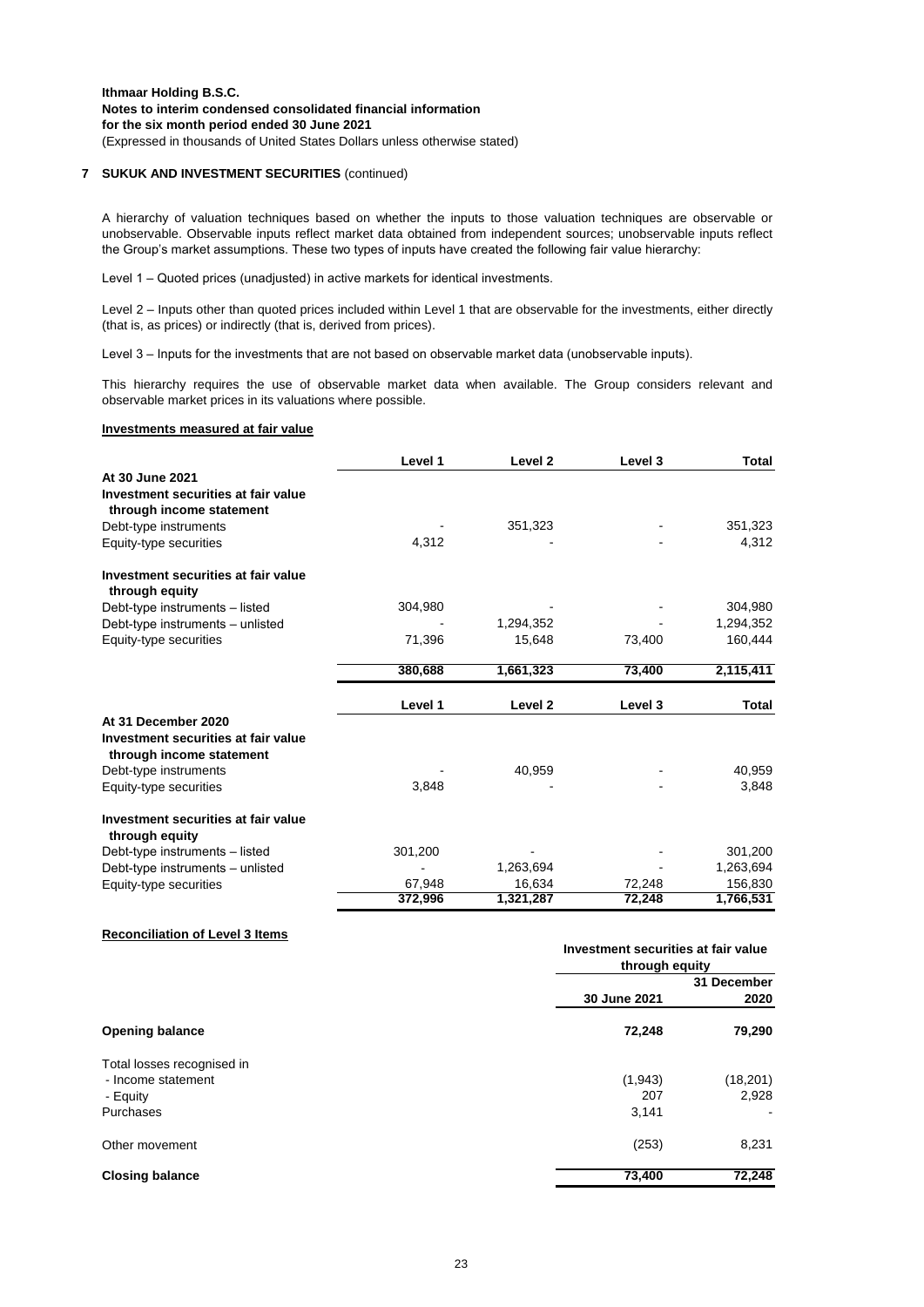### **8 INVESTMENT IN ASSOCIATES**

Investment in associated entities, as adjusted for the Group's share of their results comprise:

|                                       | 30 June | 31 December | $%$ of       |                |                          |
|---------------------------------------|---------|-------------|--------------|----------------|--------------------------|
| Name of entity                        | 2021    | 2020        | Shareholding | Country        | Activity                 |
| Unlisted:                             |         |             |              |                |                          |
| Citic International Assets Management |         |             |              |                |                          |
| Limited                               | 27.825  | 33.070      | 20           | Hong Kong      | Asset management         |
| Naseej B.S.C. (c)                     | 73.942  | 73.027      | 31           | <b>Bahrain</b> | Infrastructure           |
| Health 360 Ancillary Services W.L.L.  | 426     | 487         | 20           | <b>Bahrain</b> | Third party administrato |
| Faysal Saving Growth Fund             | 4,204   | ٠           | 28           | Pakistan       | Mutual funds             |
| Faysal Income & Growth Fund           | 5.004   | ٠           | 45           | Pakistan       | Mutual funds             |
| Faysal Cash Fund                      | 654     | ٠           | 50           | Pakistan       | Mutual funds             |
| Listed:                               |         |             |              |                |                          |
| Bank of Bahrain and Kuwait B.S.C.     | 522.380 | 516,577     | 26           | Bahrain        | Banking                  |
|                                       | 634.435 | 623.161     |              |                |                          |

During the period, the Group's subsidiary increased its shareholding in several funds, thereby classiying them as associates.

Summarised financial position/performanace of associates that have been equity accounted:

|                          | 30 June<br>2021 | 31 December<br>2020 |  |
|--------------------------|-----------------|---------------------|--|
| Total assets             | 10,251,295      | 10,480,239          |  |
| <b>Total liabilities</b> | 8.449.625       | 8,695,653           |  |
| Total revenues           | 162.187         | 330,004             |  |
| Total net profit         | 75.137          | 120.114             |  |

In case of associates where audited/reviewed financial statements are not available, the Group's share of results is arrived at by using the latest available financial information.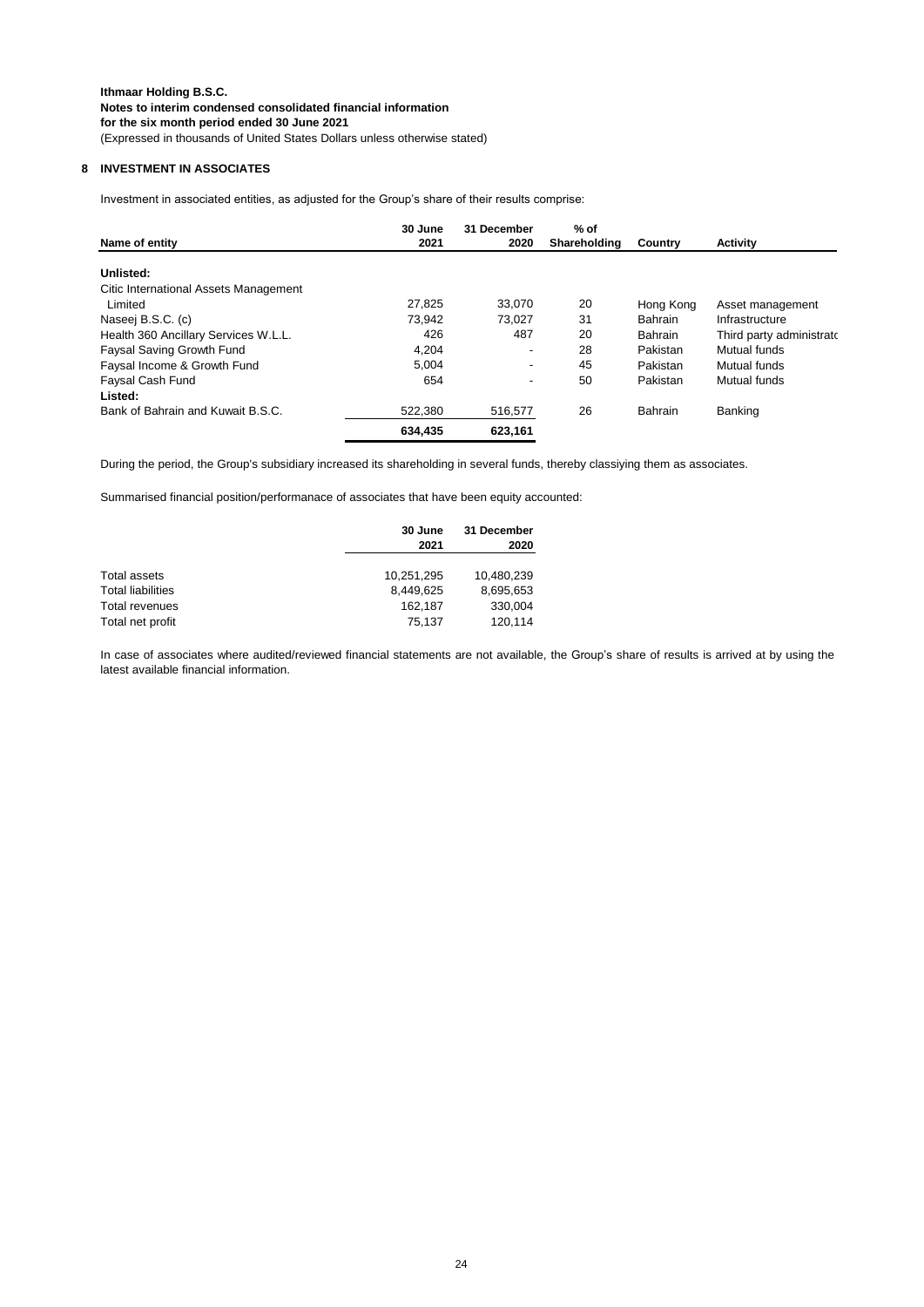### **9 OTHER ASSETS**

|                                    |                              |                                                              | 30 June 2021 |                              | <b>31 December 2020</b>                                      |           |
|------------------------------------|------------------------------|--------------------------------------------------------------|--------------|------------------------------|--------------------------------------------------------------|-----------|
|                                    | <b>Relating to</b><br>owners | <b>Relating to</b><br>unrestricted<br>investment<br>accounts | Total        | <b>Relating to</b><br>owners | <b>Relating to</b><br>unrestricted<br>investment<br>accounts | Total     |
|                                    |                              |                                                              |              |                              |                                                              |           |
| Accounts receivable                | 128,467                      | 90,932                                                       | 219,399      | 125,938                      | 77,914                                                       | 203,852   |
| Due from related parties (note 17) | 769                          |                                                              | 769          | 557                          |                                                              | 557       |
| Taxes - deferred                   | 2,914                        | -                                                            | 2.914        | 1,382                        | $\blacksquare$                                               | 1,382     |
| Taxes – current                    | 25,354                       | -                                                            | 25,354       | 261                          | $\overline{\phantom{a}}$                                     | 261       |
| Non-current assets held for sale   | 31,703                       |                                                              | 31,703       | 22,339                       |                                                              | 22,339    |
|                                    | 189.207                      | 90.932                                                       | 280,139      | 150.477                      | 77.914                                                       | 228.391   |
| Less: provisions                   | (68,903)                     | (11, 939)                                                    | (80, 842)    | (64, 993)                    | (11, 939)                                                    | (76, 932) |
|                                    | 120,304                      | 78,993                                                       | 199,297      | 85,484                       | 65,975                                                       | 151,459   |

### **10 PROVISION FOR IMPAIRMENT**

|                                   |                                    |                          | 30 June 2021 |                    | 31 December 2020                   |           |  |
|-----------------------------------|------------------------------------|--------------------------|--------------|--------------------|------------------------------------|-----------|--|
|                                   | <b>Relating to</b><br>unrestricted |                          |              |                    | <b>Relating to</b><br>unrestricted |           |  |
|                                   | <b>Relating to</b>                 | investment               |              | <b>Relating to</b> | investment                         |           |  |
|                                   | owners                             | accounts                 | Total        | owners             | accounts                           | Total     |  |
|                                   |                                    |                          |              |                    |                                    |           |  |
| At 1 January                      | 830,116                            | 69,886                   | 900,002      | 835,622            | 44,858                             | 880,480   |  |
| Charge for the period/year        | 14,571                             | 14,109                   | 28,680       | 80,683             | 26,127                             | 106,810   |  |
| Write back during the period/year | (22, 489)                          | (1, 109)                 | (23, 598)    | (51, 993)          | (849)                              | (52, 842) |  |
| Write off during the period/year  | (27, 487)                          | $\overline{\phantom{a}}$ | (27, 487)    | (30, 821)          | (103)                              | (30,924)  |  |
| Exchange differences              | 1.718                              | 63                       | 1.781        | (3,375)            | (147)                              | (3,522)   |  |
|                                   | 796.429                            | 82.949                   | 879,378      | 830,116            | 69.886                             | 900,002   |  |

During the six month period ended 30 June 2021, the Group has recorded a net provisoin for impairment amounting to \$7.9 million.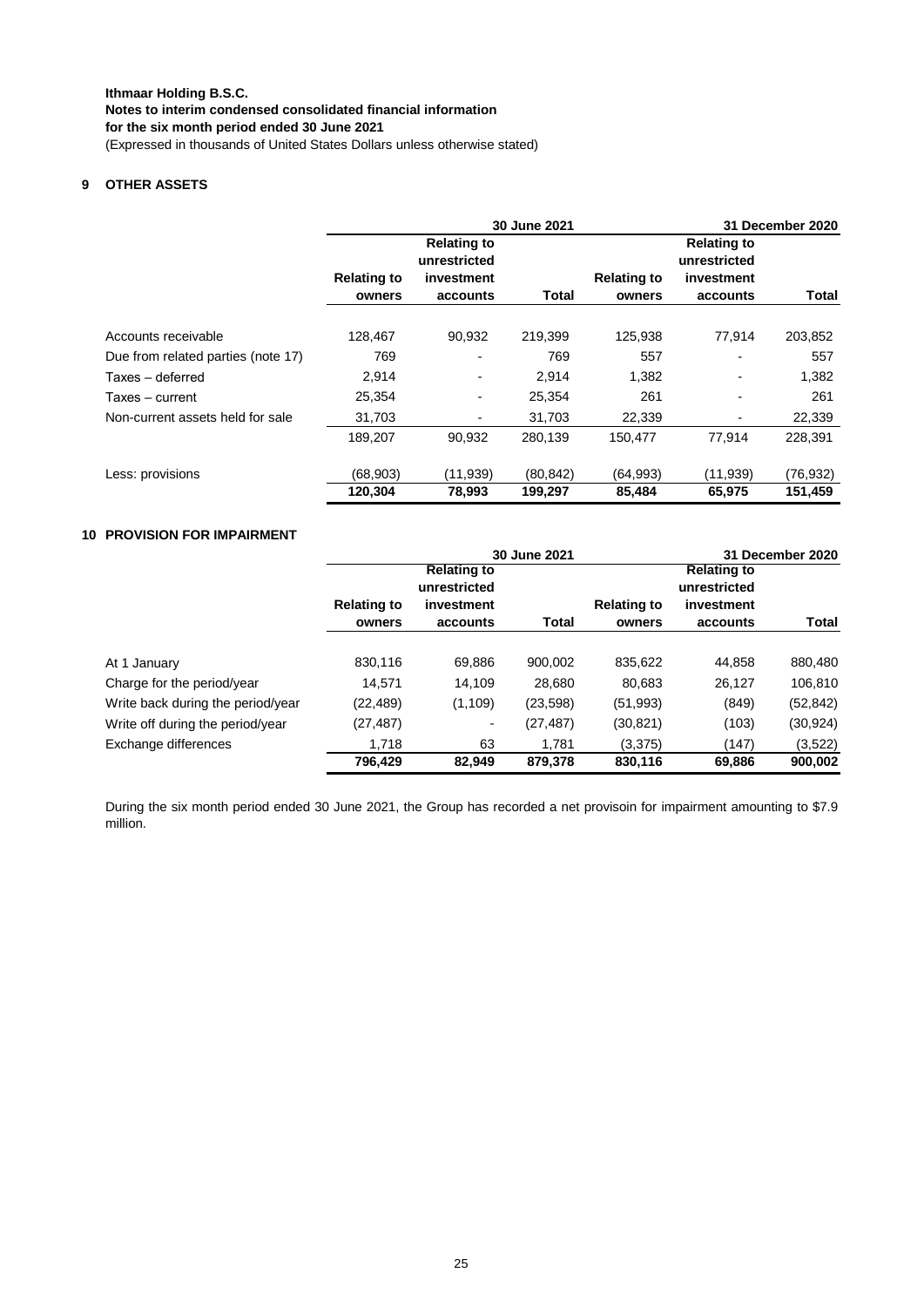(Expressed in thousands of United States Dollars unless otherwise stated)

### **10 PROVISION FOR IMPAIRMENT (continued)**

The following table sets out information about the credit quality of financial assets measured at amortized cost. Unless specifically indicated, for financial assets, the amounts in the table represent gross carrying amounts.

| 30 June 2021                                               |                          |                          |            |              |
|------------------------------------------------------------|--------------------------|--------------------------|------------|--------------|
|                                                            | Stage 1                  | Stage 2                  | Stage 3    | <b>Total</b> |
| <b>Financial assets - amortized cost</b>                   |                          |                          |            |              |
| Cash, commodity and other placements with banks,           |                          |                          |            |              |
| financial and other institutions                           | 1,030,132                |                          |            | 1,030,132    |
| Financings (funded and unfunded exposure) Corporate        |                          |                          |            |              |
| Low risks (1-3)                                            | 760,536                  | 83,481                   |            | 844,017      |
| Acceptable risks (4-6)                                     | 1,675,909                | 113,975                  | 400        | 1,790,284    |
| Watch list (7)                                             |                          | 674,934                  |            | 674,934      |
| Non performing (8-10)                                      |                          | $\blacksquare$           | 349,988    | 349,988      |
| <b>Carrying amount - Corporate</b>                         | 2,436,445                | 872,390                  | 350,388    | 3,659,223    |
| Retail (un-rated)                                          | 1,375,848                | 55,386                   | 49,947     | 1,481,181    |
| <b>Carrying amount</b>                                     | 3,812,293                | 927,776                  | 400,335    | 5,140,404    |
| <b>Sukuk and investment securities</b>                     | 374,238                  | 570                      | 9,633      | 384,441      |
| <b>Other receivables</b>                                   | 275,279                  | 9,228                    | 69,208     | 353,715      |
| Loss allowance                                             | (36, 570)                | (78, 855)                | (348, 686) | (464, 111)   |
| Total                                                      | 5,455,372                | 858,719                  | 130,490    | 6,444,581    |
|                                                            |                          |                          |            |              |
| 31 December 2020                                           | Stage 1                  | Stage 2                  | Stage 3    | <b>Total</b> |
| Financial assets - amortized cost                          |                          |                          |            |              |
| Cash, commodity and other placements with banks,           |                          |                          |            |              |
| financial and other institutions                           | 931,380                  |                          |            | 931,380      |
|                                                            |                          |                          |            |              |
| <b>Financings (funded and unfunded exposure) Corporate</b> |                          |                          |            |              |
| Low risks (1-3)                                            | 675,345                  | 67,759                   |            | 743,104      |
| Acceptable risks (4-6)                                     | 1,643,059                | 58,336                   | 400        | 1,701,795    |
| Watch list (7)                                             | $\blacksquare$           | 509,549                  |            | 509,549      |
| Non performing (8-10)                                      | $\overline{\phantom{a}}$ | $\overline{\phantom{a}}$ | 302,165    | 302,165      |
| <b>Carrying amount - Corporate</b>                         | 2,318,404                | 635,644                  | 302,565    | 3,256,613    |
| Retail (un-rated)                                          | 1,297,500                | 136,491                  | 100,775    | 1,534,766    |
| <b>Carrying amount</b>                                     | 3,615,904                | 772,135                  | 403,340    | 4,791,379    |
| <b>Sukuk and investment securities</b>                     | 390,693                  |                          | 9,532      | 400,225      |
| Other receivables                                          | 229,498                  | 2,884                    | 62,901     | 295,283      |
| Loss allowance                                             | (37, 469)                | (79, 212)                | (350, 120) | (466, 801)   |
| <b>Total</b>                                               | 5,130,006                | 695,807                  | 125,653    | 5,951,466    |

Gross financings (funded) as of 30 June 2021 amounted to \$3.0 billion, \$0.9 billion and \$0.4 billion for Stage 1, Stage 2 and Stage 3 (31 December 2020: \$3.0 billion, \$0.7 billion and \$0.4 billion) respectively. Collateral coverage for gross financing as of 30 June 2021 was 64%, 76% and 30% for Stage 1, Stage 2 and Stage 3 (31 December 2020: 80%, 40% and 48%) respectively.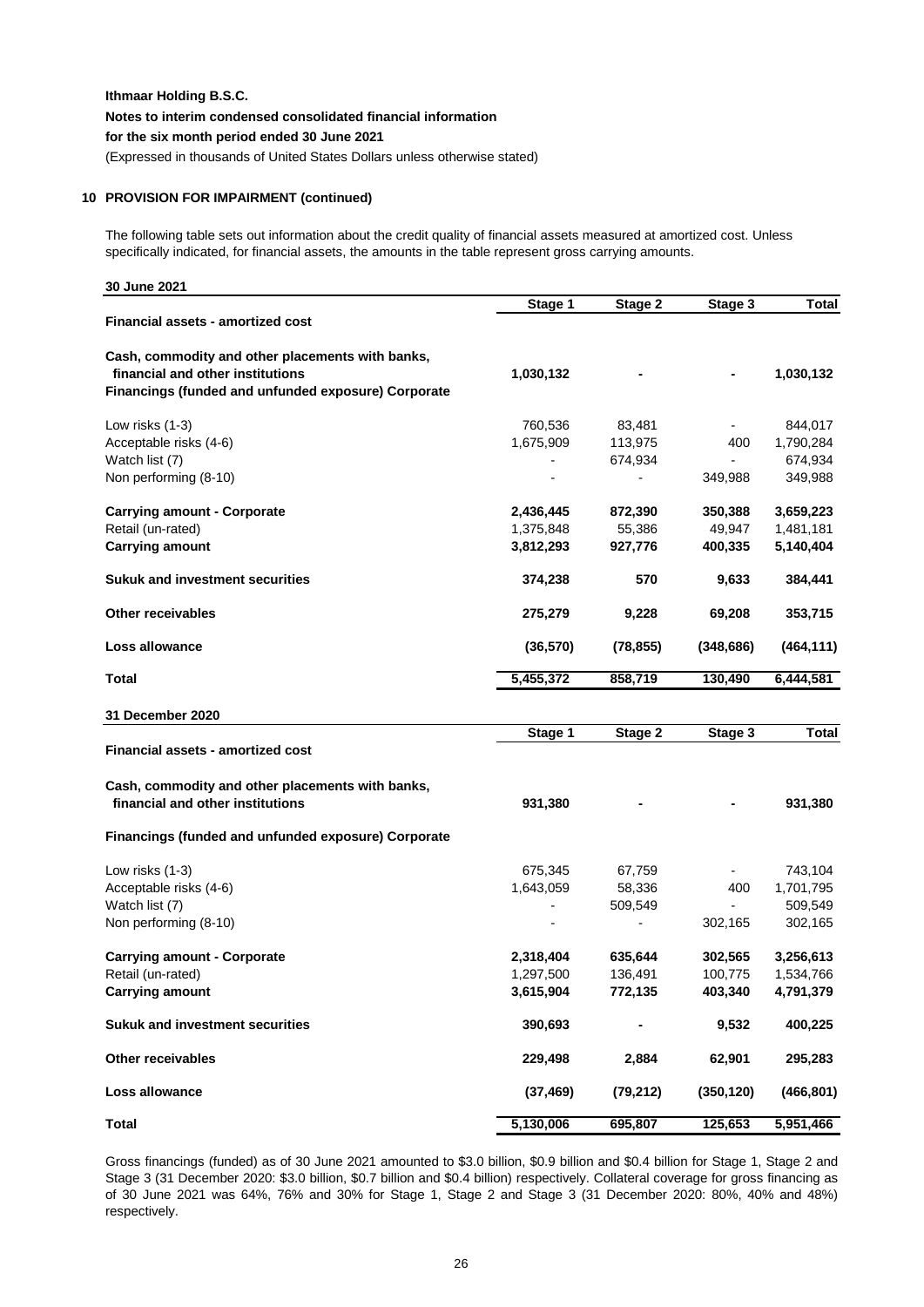### **11 EQUITY OF UNRESTRICTED INVESTMENT ACCOUNTHOLDERS**

The funds received from Unrestricted Investment Accountholders (URIA) are invested on their behalf without recourse to the Group as follows:

|                                                  | 30 June 2021 | 31 December 2020 |
|--------------------------------------------------|--------------|------------------|
| Cash and balances with banks and central banks   | 189,292      | 145,260          |
| Commodity and other placements with banks,       |              |                  |
| financial and other institutions                 | 60,727       | 12,581           |
| Murabaha and other financings                    | 1,482,862    | 1,360,742        |
| Musharaka financing                              | 1,216,875    | 929,228          |
| Sukuk and investment securities                  | 684,771      | 688,416          |
| Assets acquired for leasing                      | 398,283      | 382,401          |
| Other assets                                     | 78,993       | 65,975           |
| <b>Fixed assets</b>                              | 50,872       |                  |
| Due from the Owners (net)                        | 680,061      | 703,937          |
|                                                  | 4,842,736    | 4,288,540        |
| Customers' current accounts                      | (923,901)    | (692, 739)       |
| Due to banks, financial and other institutions   | (232,097)    | (145, 655)       |
| Other liabilities                                | (172,250)    | (86, 510)        |
| Equity of unrestricted investment accountholders | 3,514,488    | 3,363,636        |

### **12 SHARE CAPITAL**

|                                        | Number of shares |                      |
|----------------------------------------|------------------|----------------------|
|                                        | (thousands)      | <b>Share capital</b> |
| Authorised                             | 8,000,000        | 2,000,000            |
| Issued and fully paid                  |                  |                      |
| Total outstanding as at 1 January 2021 | 3,030,755        | 757,690              |
| Treasury shares                        | (120, 595)       | (30, 149)            |
| At 30 June 2021 (Reviewed)             | 2,910,160        | 727,541              |
| Issued and fully paid                  |                  |                      |
| Total outstanding as at 1 January 2020 | 3,030,755        | 757,690              |
| Treasury shares                        | (120, 595)       | (30, 149)            |
| At 31 December 2020 (Audited)          | 2,910,160        | 727,541              |

Ithmaar's total issued and fully paid share capital at 30 June 2021 comprises 3,030,755,027 shares at \$0.25 per share amounting to \$757,690 thousands. The share capital of Ithmaar is denominated in United States dollars and these shares are listed on Bahrain Bourse in United States dollars and Dubai Financial Market in Arab Emirates Dirham.

Ithmaar owned 120,595,238 (31 December 2020: 120,595,238) of its own shares at 30 June 2021. The shares are held as treasury shares and Ithmaar has the right to reissue these shares at a later date.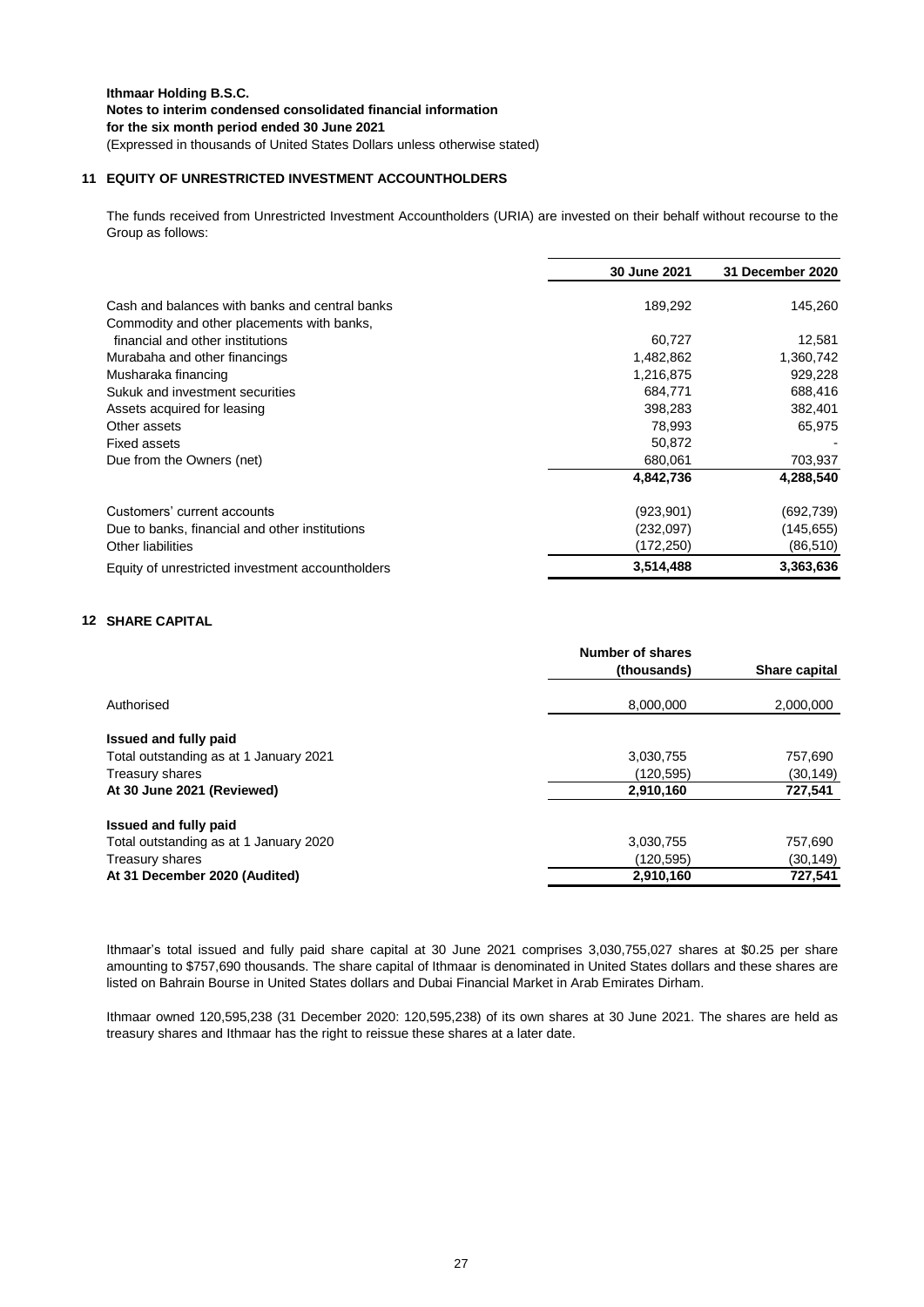|                                  | <b>Relating to owners</b> |              |  |  |
|----------------------------------|---------------------------|--------------|--|--|
| <b>13 OTHER INCOME</b>           | 30 June 2021              | 30 June 2020 |  |  |
| Income from banking services     | 21.707                    | 34,669       |  |  |
| Insurance underwriting profit    | 12,669                    | 12,007       |  |  |
| Income from commodity placements | 6.210                     | 8,831        |  |  |
| Foreign exchange loss            | 8,568                     | (1,089)      |  |  |
| <b>Others</b>                    | 1.557                     | 36           |  |  |
|                                  | 50,711                    | 54,454       |  |  |

### **14 BASIC AND DILUTED EARNINGS/(LOSSES) PER SHARE**

Earnings/(losses) per share are calculated by dividing the net income/(loss) attributable to shareholders by the weighted average number of issued and fully paid up ordinary shares during the period.

|                                                                                         | Six month period ended |              | Three month period ended |              |
|-----------------------------------------------------------------------------------------|------------------------|--------------|--------------------------|--------------|
|                                                                                         | 30 June 2021           | 30 June 2020 | 30 June 2021             | 30 June 2020 |
| Net income/(loss) attributable to shareholders (\$'000)                                 | 4,006                  | (1,289)      | (4, 855)                 | 21,295       |
| Weighted average number of issued and fully paid<br>up ordinary shares ('000) (note 12) | 2,910,160              | 2.910.160    | 2.910.160                | 2,910,160    |
| Earnings/(losses) per share (Basic & Diluted) -<br><b>US Cents</b>                      | 0.14                   | (0.04)       | (0.17)                   | 0.73         |

#### **15 DIVIDEND**

No dividend was declared for 2020 and 2019.

#### **16 CONTINGENT LIABILITIES AND COMMITMENTS**

#### **Contingent liabilities**

|                                               |              | 31 December |
|-----------------------------------------------|--------------|-------------|
|                                               | 30 June 2021 | 2020        |
|                                               |              |             |
| Endorsements                                  | 39,277       | 66,883      |
| Guarantees and irrevocable letters of credit  | 760,961      | 589,686     |
| Customer and other claims                     | 213,856      | 224,481     |
|                                               | 1,014,094    | 881,050     |
| <b>Commitments</b>                            |              |             |
|                                               |              | 31 December |
|                                               | 30 June 2021 | 2020        |
| Undrawn facilities, financing lines and other |              |             |
| commitments to finance                        | 1,625,156    | 1,600,375   |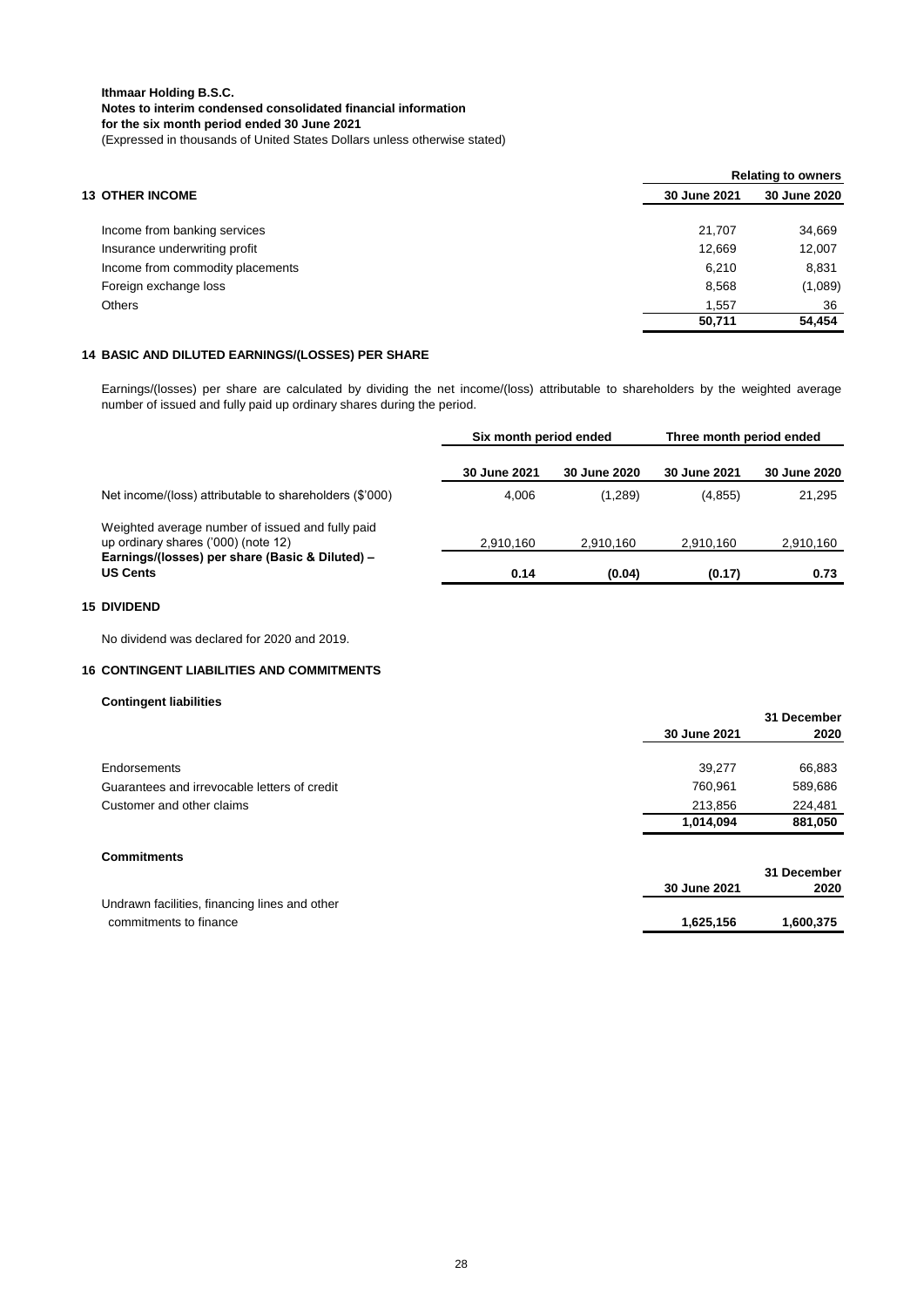#### **17 RELATED PARTY TRANSACTIONS AND BALANCES**

Parties are considered to be related if one party has the ability to control the other party or to exercise significant influence or joint control over the other party in making financial and operating decisions.

- (a) Directors and companies in which they have an ownership interest.
- (b) Major shareholders of Ithmaar, Ultimate Parent and companies in which Ultimate Parent has ownership interest and subsidiaries of such companies (affiliates).
- (c) Associated companies of Ithmaar.
- (d) Senior management.

A related party transaction is a transfer of resources, services, or obligations between related parties, regardless of whether a price is charged.

Significant balances with related parties comprise:

|                                                | 30 June 2021      |                   |                  |               |         |  |  |
|------------------------------------------------|-------------------|-------------------|------------------|---------------|---------|--|--|
|                                                |                   | <b>Associates</b> | <b>Directors</b> |               |         |  |  |
|                                                | Shareholders &    | and other         | and related      | <b>Senior</b> |         |  |  |
|                                                | <b>Affiliates</b> | investments       | entities         | management    | Total   |  |  |
| <b>Assets</b>                                  |                   |                   |                  |               |         |  |  |
| Murabaha and other financings                  | 392,128           |                   |                  | 43            | 392,171 |  |  |
| Investment in associates                       |                   | 634,435           |                  |               | 634,435 |  |  |
| Other assets                                   |                   |                   |                  | 769           | 769     |  |  |
| <b>Liabilities</b>                             |                   |                   |                  |               |         |  |  |
| Customers' current accounts                    | 14,481            | 1,217             |                  | 389           | 16,087  |  |  |
| Due to banks, financial and other institutions |                   | 8,439             |                  |               | 8,439   |  |  |
| Equity of unrestricted investment accounts     | 9,702             |                   |                  | 5,468         | 15,170  |  |  |
| Other liabilities                              | 151               |                   |                  |               | 151     |  |  |
| <b>Income</b>                                  |                   |                   |                  |               |         |  |  |
| Return to unrestricted investment accounts     | (48)              |                   |                  | (82)          | (130)   |  |  |
| Income from murabaha and other financings      | 1,947             |                   |                  |               | 1,947   |  |  |
| Share of results after tax from associates     |                   | 17,029            |                  |               | 17,029  |  |  |
| Profit paid to banks, financial and other      |                   |                   |                  |               |         |  |  |
| institutions – net                             |                   | (156)             |                  |               | (156)   |  |  |
| <b>Expenses</b>                                |                   |                   |                  |               |         |  |  |
| Administrative and general expenses            | (400)             |                   | (25)             |               | (425)   |  |  |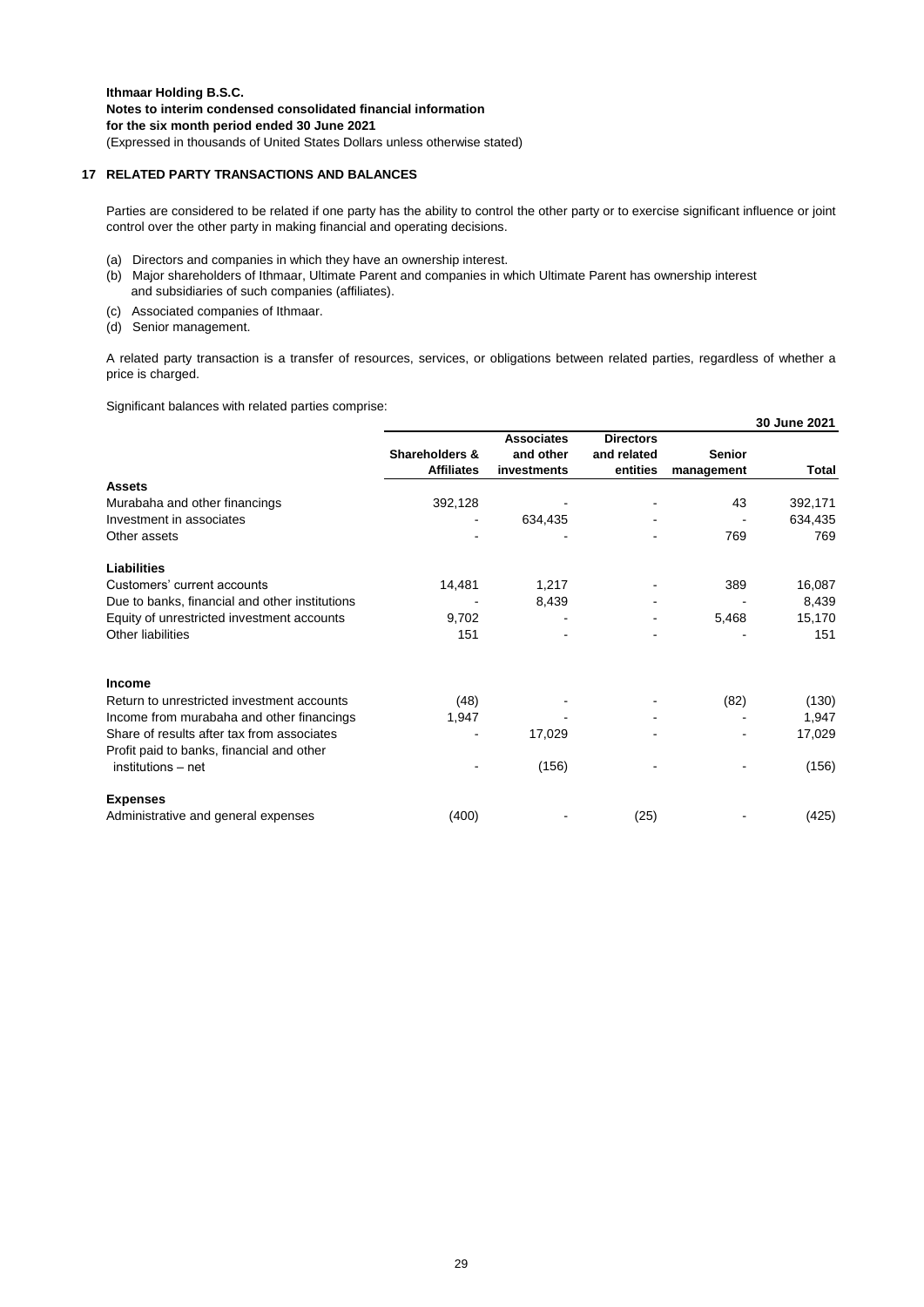### **17 RELATED PARTY TRANSACTIONS AND BALANCES** (continued)

|                                                |                                     |                                               |                                             | 31 December 2020            |              |
|------------------------------------------------|-------------------------------------|-----------------------------------------------|---------------------------------------------|-----------------------------|--------------|
|                                                | Shareholders &<br><b>Affiliates</b> | <b>Associates</b><br>and other<br>investments | <b>Directors</b><br>and related<br>entities | <b>Senior</b><br>management | Total        |
| <b>Assets</b>                                  |                                     |                                               |                                             |                             |              |
| Murabaha and other financings                  | 392,972                             |                                               |                                             | 2,153                       | 395,125      |
| Investment in associates                       |                                     | 623,161                                       |                                             |                             | 623,161      |
| Other assets                                   |                                     |                                               |                                             | 557                         | 557          |
| <b>Liabilities</b>                             |                                     |                                               |                                             |                             |              |
| Customers' current accounts                    | 14,054                              | 538                                           |                                             | 2,460                       | 17,052       |
| Due to banks, financial and other institutions |                                     | 10,002                                        |                                             |                             | 10,002       |
| Equity of unrestricted investment accounts     | 32,661                              |                                               |                                             | 6,379                       | 39,040       |
| Other liabilities                              | 129                                 |                                               |                                             |                             | 129          |
|                                                |                                     |                                               |                                             |                             | 30 June 2020 |
| <b>Income</b>                                  |                                     |                                               |                                             |                             |              |
| Return to unrestricted investment accounts     |                                     |                                               |                                             | (74)                        | (74)         |
| Income from murabaha and other financings      | 1,955                               |                                               |                                             |                             | 1,955        |
| Share of results after tax from associates     |                                     | 15,048                                        |                                             |                             | 15,048       |
| Other income                                   |                                     | 16                                            |                                             |                             | 16           |
| Profit paid to banks, financial and other      |                                     |                                               |                                             |                             |              |
| institutions - net                             |                                     | (1,296)                                       |                                             |                             | (1,296)      |
| <b>Expenses</b>                                |                                     |                                               |                                             |                             |              |
| Administrative and general expenses            | (400)                               |                                               | (25)                                        |                             | (425)        |